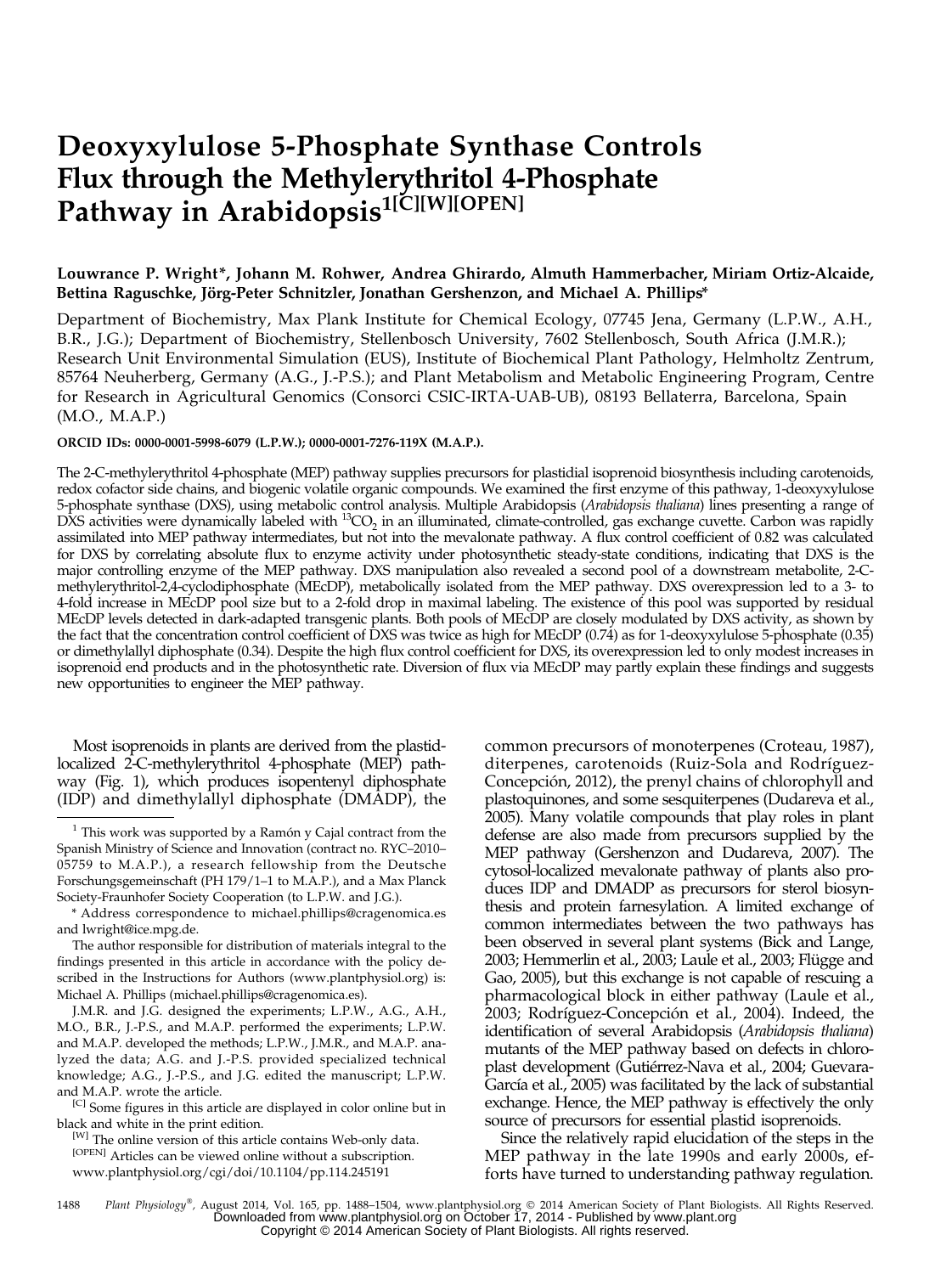

Posttranscriptional regulation was revealed by studies showing that the amount of enzyme catalyzing the first step, 1-deoxyxylulose 5-phosphate synthase (DXS), is upregulated in mutants blocked in later steps, even while the transcripts of all MEP pathway genes are downregulated (Guevara-García et al., 2005). Up-regulation of DXS protein was also noted in an Arabidopsis mutant defective in the stromal Casein Lytic Proteinase (Clp) complex (Flores-Pérez et al., 2008). Further investigation implicated protease degradation in the plastid as a fundamental regulatory mechanism for the activity of both DXS and the enzyme catalyzing the subsequent step, 1-deoxyxylulose 5-phosphate reductase (DXR). A J-protein (J20) has been described that specifically directs misfolded DXS protein to the Heat Shock Protein70 chaperone for repair or to the Clp protease complex for degradation under heat stress (Pulido et al., 2013). Constitutive expression of either DXS (Estévez et al., 2001) or DXR (Carretero-Paulet et al., 2006) leads to higher levels of isoprenoid end products, such as chlorophylls, tocopherols, and carotenoids, in plate-grown Arabidopsis seedlings. Yet there are still many questions about the regulatory roles of DXS and DXR in the MEP pathway.

In addition to studies at the gene and protein levels, efforts to understand the metabolic control of the MEP pathway have also been undertaken by quantitative analysis of flux. These efforts initially focused on trees emitting isoprene, because this  $C_5$  hemiterpenoid represents the bulk of MEP pathway flux in such species and is easily detected (Sharkey et al., 1991). Isoprene synthase generates isoprene from DMADP, which is maintained at constant levels relative to IDP by IDP isomerase (Ramos-Valdivia et al., 1997). Isoprene emissions correlate directly with DMADP concentrations (Brüggemann and Schnitzler, 2002; Magel et al., 2006), making isoprene measurements a useful probe for measuring flux in the MEP pathway.

In poplar (Populus spp.), oak (Quercus spp.), and aspen (Populus spp.), DMADP-derived isoprene emissions drop off quickly when the light is turned off in controlled gas exchange experiments (Li and Sharkey, 2013), underscoring the absolute requirement for photosynthetically derived ATP and NADPH in the MEP pathway of leaves. Li and Sharkey (2013) quantified nearly all pathway intermediates in aspen leaves under physiological conditions and noted that substrates of steps requiring reducing equivalents such as 2-C-methylerythritol-2,4 cyclodiphosphate (MEcDP) accumulated to high levels, whereas those of nonreducing steps were present at much lower concentrations. Using <sup>31</sup>P-NMR, MEcDP has also been observed to accumulate under high light intensities (Rivasseau et al., 2009) and in detached leaves

(CDP-MEP), (7) 2-C-methyl-D-erythritol-2,4-cyclodiphosphate (MEcDP), (8) 1-hydroxy-2-methyl-2-(E)-butenyl 4-diphosphate (HMBDP), (9) IDP, and (10) DMADP. CMK, CDP-ME kinase; IDI, IDP isomerase; MCT, MEP cytidylyltransferase; MDS, MEcDP synthase; HDS, HMBDP synthase; HDR, HMBDP reductase; OP, monophosphate; OPP, pyrophosphate.

Figure 1. Scheme of the MEP pathway. Structures: (1) pyruvate, (2) D-glyceraldehyde 3-phosphate, (3) 1-deoxy-D-xylylose 5-phosphate, (4) MEP, (5) 4-(cytidine 5'diphospho)-2-C-methyl-D-erythritol (CDP-ME), (6) 2-phospho-4-(cytidine 5'diphospho)-2-C-methyl-p-erythritol

Plant Physiol. Vol. 165, 2014 1489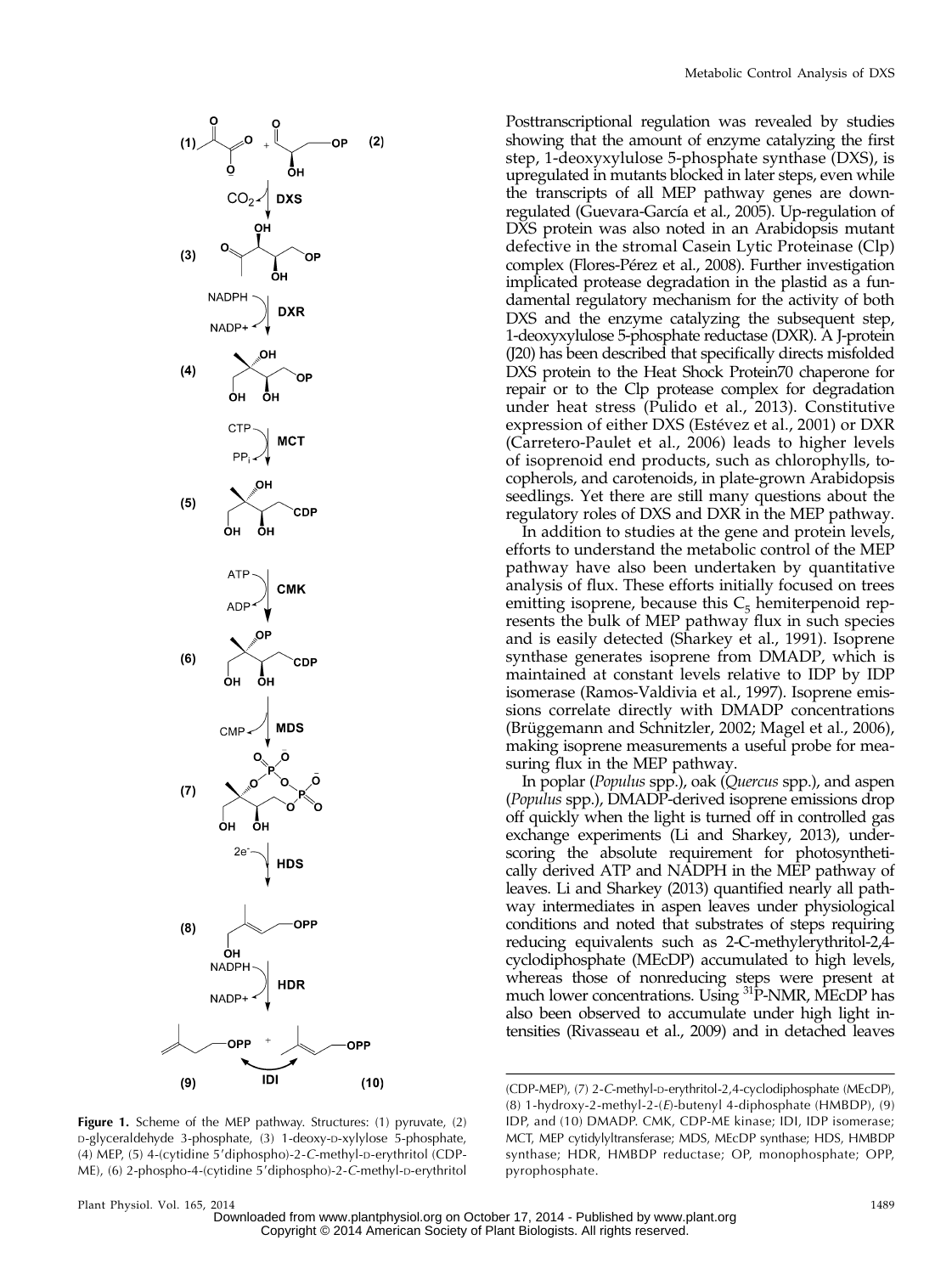incubated with cadmium (Mongélard et al., 2011), a heavy metal that inhibits 1-hydroxy-2-C-methyl-2- (E)-butenyl-4-diphosphate (HMBDP) synthase (HDS; Fig. 1). MEcDP was recently proposed to have plastidto-nucleus retrograde signaling activity, modulating nuclear gene expression and salicylic acid accumulation in response to stress (Xiao et al., 2012). This role suggests a mechanism that exports MEcDP out of the plastid. Another example of branching in the MEP pathway has also been noted. MEcDP is normally converted to HMBDP en route to IDP and DMADP production by HMBDP reductase (HDR) in the stroma. However, root wounding, oxidative stress, and nitrate deficiency in Arabidopsis leaves can trigger diversion of HMBDP into glycosylated hemiterpenoids (Ward et al., 2011).

In recent years, there has been increasing interest in manipulating the MEP pathway to increase the production of various isoprenoid end products. Kinetic models of metabolism that describe metabolic networks in terms of kinetic equations are useful in this regard (Rohwer, 2012). By assigning kinetic parameters to each reaction in the network, they enable the prediction of product formation for any concentration of enzyme or metabolic intermediate (Colón et al., 2010). Targets for pathway manipulation can be identified with metabolic control analysis (MCA), which involves the measurement of control coefficients (i.e. quantities that indicate the degree of control an individual enzyme exerts over the flux through a pathway or the steady-state concentration of a metabolic intermediate; Fell, 1992; Kacser and Burns, 1995). For metabolic networks for which only limited kinetic information is available, control coefficients can be calculated by manipulating enzyme activity and observing the effect of a fractional change in activity on the fractional change in flux or metabolite concentration. Flux through metabolic pathways with complicated stoichiometry or whose end products are themselves substrates for other metabolic pathways is most conveniently measured using a stable isotopic label such as  ${}^{13}C$ . The incorporated isotopic label can then be analyzed by mass spectrometry or NMR. Examples of  ${}^{13}C$ -based measurements of metabolic flux include heterotrophic (Williams et al., 2008; Alonso et al., 2010; Allen et al., 2012) and mixotrophic (Kempa et al., 2009) plant cell culture systems, photoautotrophic microbial systems (Shastri and Morgan, 2007; Young et al., 2011), individual leaves of whole plants (Hasunuma et al., 2010; Ghirardo et al., 2014), and whole Arabidopsis rosettes (Szecowka et al., 2013).

Here we describe the use of soil-grown whole plants to examine flux in the MEP pathway in Arabidopsis using a photoautotrophic  ${}^{13}CO_2$  labeling method under controlled physiological conditions. This approach allowed us to measure in vivo flux of carbon under completely natural conditions in individual plants. Using this experimental system, we examined the quantitative flux control of DXS in the MEP pathway. A high flux control coefficient (FCC) value indicated that DXS is the major controlling enzyme in photosynthetically active leaf tissue. The whole-plant labeling approach also unexpectedly revealed a second pool of MEcDP sequestered from

the MEP pathway that responds to changes in DXS activity. These findings have major implications for MEP pathway regulation and the engineering of isoprenoid biosynthesis in plants.

# RESULTS

# Whole-Plant Labeling with  $^{13}CO_{2}$  under Physiological Conditions Maintains Steady-State Metabolite Concentrations

To investigate the metabolic flux through the MEP pathway under natural, physiological conditions, we used short-term  ${}^{13}CO$ , kinetic labeling of whole Arabidopsis plants at the rosette stage in an environmentally controlled dynamic flow cuvette. Prior to initiating labeling, gas exchange measurements with normal air (380  $\mu$ L L<sup>-1 12</sup>CO<sub>2</sub>, including 1.1% <sup>13</sup>CO<sub>2</sub>) indicated that a photosynthetic steady state of about 4  $\mu$ mol CO<sub>2</sub> m<sup>-2</sup> leaf area s<sup> $-1$ </sup> was typically reached in 30 min at 140 photosynthetic photon flux density (PPFD). A step change to a labeling atmosphere (380  $\mu$ L L<sup>-1 13</sup>CO<sub>2</sub>, 99.9%) was followed by 6 to 60 min of labeling, harvest, and analysis of <sup>13</sup>C-label incorporation into metabolites in plant extracts.

In order to verify that labeling did not alter metabolite pool sizes and confirm our assumption of a metabolic steady state, we measured absolute concentrations of the MEP pathway intermediates 1-deoxyxylulose 5-phosphate (DXP), MEcDP, and DMADP in wildtype plants after different lengths of time in a labeling atmosphere (Fig. 2). Our observations confirmed that the <sup>13</sup>C label was readily detectable at quantifiable levels even in our earliest time points but had no significant effect on metabolite pool sizes (P values for DXP, MEcDP, and DMADP were 0.67, 0.10, and 0.36, respectively) over the time course. Therefore, we consider kinetic inferences made under the assumption of steady-state conditions in these experiments to be justified.

# $^{13}$ CO<sub>2</sub> Administered in the Light Does Not Supply the Mevalonate Pathway

To ensure that the  $^{13}$ C label in our DMADP pool could be attributed solely to flux through the MEP pathway, we attempted to measure  $^{13}$ C flux through pathway, we attempted to measure  $\frac{13}{2}$  labeling by analysis of mevalonate in labeled plant extracts. <sup>13</sup>C-labeled and unlabeled mevalonate standards were used to establish the separation and detection of this metabolite as a wellresolved peak at 6.1 min by liquid chromatography coupled to tandem mass spectrometry (LC-MS/MS) operating in multiple reaction monitoring (MRM) mode [\(Supplemental Fig. S1A\)](http://www.plantphysiol.org/cgi/content/full/pp.114.245191/DC1). Unlabeled mevalonate was readily detected in plant extracts ([Supplemental](http://www.plantphysiol.org/cgi/content/full/pp.114.245191/DC1) [Fig. S1B](http://www.plantphysiol.org/cgi/content/full/pp.114.245191/DC1)). However, even after 45 min of labeling, none of the precursor/product ion scan combinations performed showed any <sup>13</sup>C incorporation. Taken together with the detection of  $^{13}C$  in the MEP pathway intermediates in as little as 6 min, this result indicates that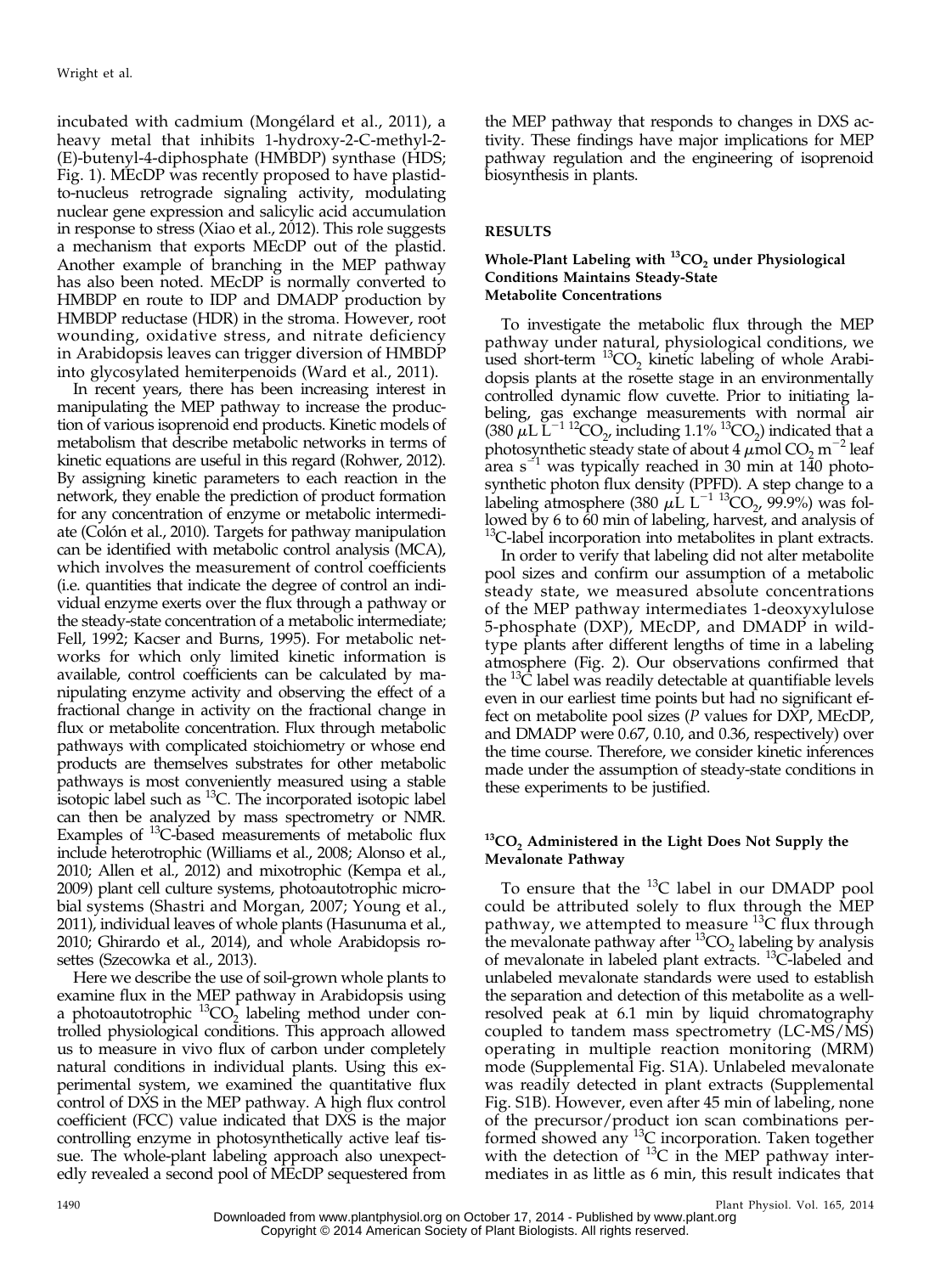

Figure 2. Levels of prominent MEP pathway metabolites in Arabidopsis rosettes during  ${}^{13}CO<sub>2</sub>$  labeling experiments. For DXP and MEcDP, absolute quantification was carried out by spiking plant extracts from various labeling times with unlabeled standard and by comparison of the relative peak size under the LC-MS/MS conditions described in the "Materials and Methods." For DMADP, quantification was based on the addition of unlabeled standard prior to acid hydrolysis to isoprene gas and headspace analysis by GC-MS. No statistically significant change in DXP ( $P = 0.67$ ), MEcDP ( $P = 0.10$ ), or DMADP ( $P = 0.36$ ) was noted as a consequence of labeling with 380  $\mu$ L L<sup>-1 13</sup>CO<sub>2</sub>. DW, Dry weight.

in illuminated, intact Arabidopsis plants, newly fixed carbon rapidly enters the plastidial MEP pathway but makes at most a negligible contribution to cytosolic isoprenoid formation via the mevalonate pathway.

# $^{13}CO<sub>2</sub>$  Is Rapidly Assimilated into MEP Pathway Intermediates

To confirm the source of carbon supplying the MEP pathway, we measured the incorporation of  $^{13}C$  into several intermediates of the MEP pathway over time as a fraction of total carbon centers bearing a  $^{13}C$  atom. When individual isotopologues of DXP were compared representing the  ${}^{13}C_1$ - through  ${}^{13}C_5$ -labeled species, the  $m_1$  isotopologue was first to appear, followed by the successive appearance of  $m_2$  and higher-labeled isotopologues up to  $m<sub>5</sub>$  (Fig. 3A). The abundance of  $m<sub>1</sub>$ ions declined quickly after peaking at approximately 8 min, followed by the decline of  $m<sub>2</sub>$  ions and so forth as higher-labeled  $m_4$  and  $m_5$  species overtook them in total abundance at later labeling points (>12 min). A similar labeling pattern was observed for MEcDP and DMADP (Fig. 3, C and E).

Using the full complement of  $m_1$ - through  $m_5$ -labeled DXP species from plants labeled for different lengths of time, we calculated the total fraction of labeled carbon in the DXP pool (Fig. 3B) as a function of time. This exponential curve showed the expected rise to maximum and approached a proportion of approximately 0.55 total DXP labeling for wild-type plants. The maximum labeling of MEcDP in wild-type plants approached a similar level (Fig. 3D). However, the maximal labeling observed in DMADP approached about one-half of this, peaking at a proportion of 0.28 at the longest labeling time points

(Fig. 3F), most likely reflecting the presence of other sources of DMADP or other prenylated compounds, such as cytokinins, which release isoprene upon acid hydrolysis and so are measured as DMADP in our methods.

# Steady-State Flux in the MEP Pathway Was Calculated from DXP Pool Size and <sup>13</sup>C Incorporation Rates

Kinetic data from DXP label incorporation experiments (Fig. 3B) were used to calculate rate constants for DXP turnover by fitting these data to the equation describing an exponential rise to maximum. Fluxes in the MEP pathway were obtained by multiplying this rate constant by the DXP pool size as judged by LC-MS/MS measurements. In addition to wild-type plants, we applied this approach to a suite of mutant and transgenic Arabidopsis lines presenting a range of DXS activities (Table I), based on a highly sensitive LC-MS/MS-based assay ([Supplemental Fig. S2\)](http://www.plantphysiol.org/cgi/content/full/pp.114.245191/DC1). A natural DXS mutant dxs3 (Araki et al., 2000; renamed from chill sensitive5, in Phillips et al., 2008) and three 35S:DXS lines were included. The DXS activities of approximately 40 independent 35S:DXS lines were initially screened, and three single insert homozygous lines were selected for flux analysis that maintained stable and elevated DXS activities across multiple generations [\(Supplemental](http://www.plantphysiol.org/cgi/content/full/pp.114.245191/DC1) [Fig. S3\)](http://www.plantphysiol.org/cgi/content/full/pp.114.245191/DC1). Labeling experiments using 30 individual plants over a 60-min time series were used to calculate a flux of 3.44  $\pm$  0.35 pmol mg<sup>-1</sup> dry weight min<sup>-1</sup> for wild-type plants, whereas the *dxs3* temperature-sensitive mutant line showed a decrease in flux to about 80% that of the wild type. On the other hand, the flux in 35S:DXS lines was almost twice that of the wild type.

#### The FCC for DXS Is High under Photosynthetic Steady-State Conditions

In a linear pathway, the FCC of an enzyme ranges from 0 to 1 and indicates the fractional change in flux in a pathway given a fractional change in that enzyme's activity. An FCC of 0 indicates that increasing that enzyme's activity will have no effect on flux, whereas an FCC of 1 means that a change in flux will be directly proportional to changes in enzyme activity (Fell, 1997). According to the mathematical framework of MCA (Fell, 1992; Rohwer, 2012), the FCC can be determined directly by correlating flux to different levels of enzyme activity. The flux values of the wild type and DXS mutant and transgenic lines were plotted as a function of their corresponding enzyme activities (Fig. 4), and the FCC of DXS was calculated from the slope of the linear regression of these data, scaled by the ratio of DXS activity to flux at the wild-type activity level (see the "Materials and Methods"). Based on this approach, we observed that under steady-state conditions in wild-type plants, the FCC of DXS was 0.82. The summation theorem of MCA states that the FCCs of all enzymes in a metabolic pathway sum to 1 (Fell, 1997). This suggests that during the day under normal light

Plant Physiol. Vol. 165, 2014 1491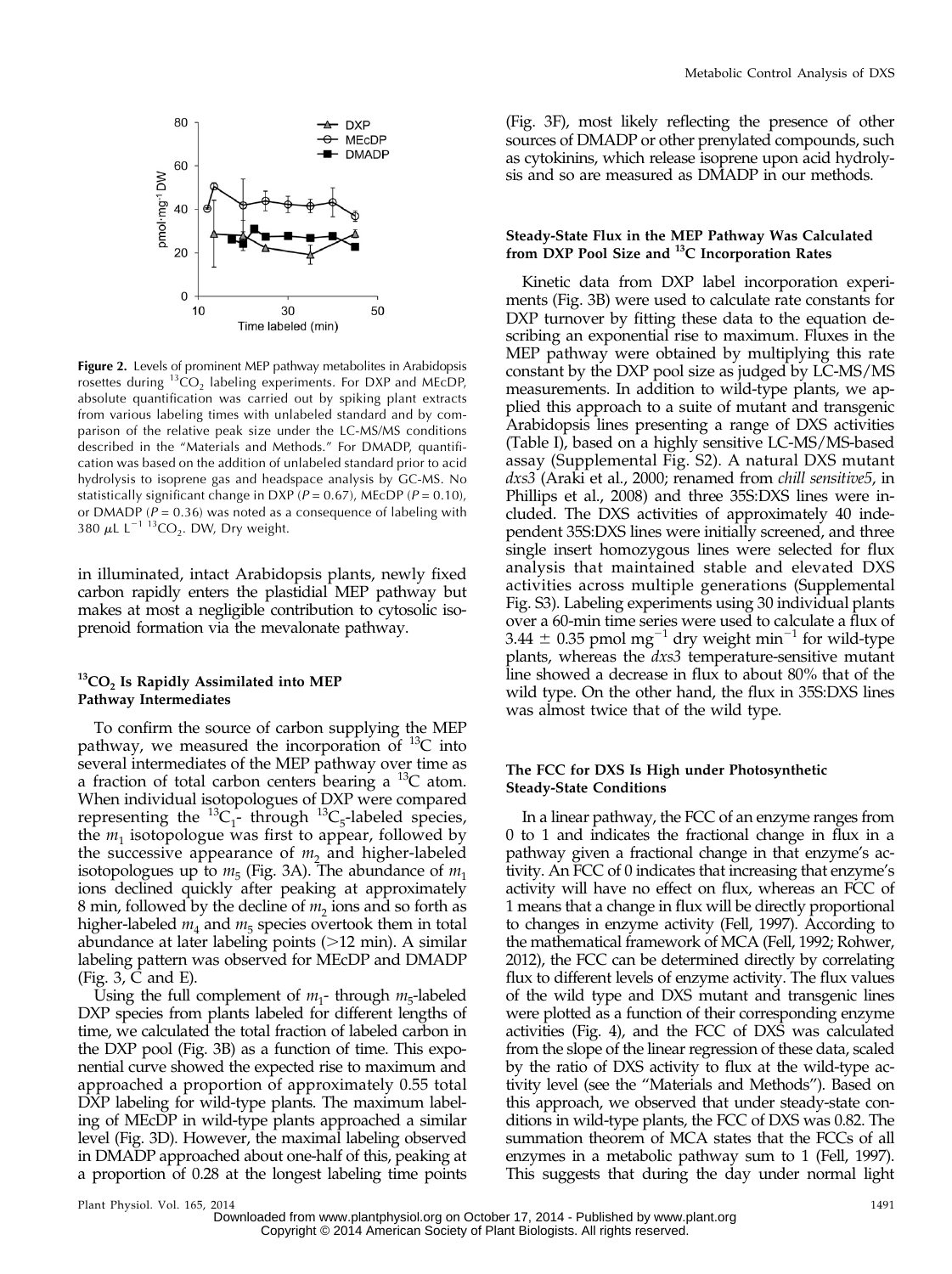Wright et al.



Figure 3. Time course of  $^{13}C$  label incorporation into intermediates of the MEP pathway in wild-type Arabidopsis rosettes. Wildtype plants were labeled in vivo from 6 to 60 min in an atmosphere containing 380  $\mu$ L L<sup>-1 13</sup>CO<sub>2</sub> before being flash frozen and extracted. A and B, Using an LC-MS/MS triple quadrupole system, the relative abundance of DXP isotopologues representing the  $m_0$  to  $m_5$   $^{13}$ C labeled species was determined by MRM in negative mode of ions ranging from  $m$ /z 212.95  $\to$  96.9 to  $m$ /z 217.95 → 96.9 in the DXP peak eluting at 8.0 min ( $m<sub>o</sub>$  ions not shown). Total DXP labeling was calculated from individual isotopologue abundances. C and D, The abundance of individual MEcDP isotopologues was similarly determined from MRM of ions ranging from  $m/z$  276.96  $\rightarrow$  78.9 to  $m/z$  281.96  $\rightarrow$  78.9 in the MEcDP peak eluting at 9.5 min in the same chromatographic separation. E and F, DMADP isotopologue abundances were determined after acid-catalyzed conversion to isoprene gas and GC-MS analysis. Positive chemical ionization using methane as the reagent gas was employed to minimize rearrangement of the molecular ion, simplifying label incorporation calculations. Corrections for hydride abstraction and charge exchange of isoprene during ionization are described in the [Supplemental Methods S1](http://www.plantphysiol.org/cgi/content/full/pp.114.245191/DC1). Fluxes through the MEP pathway in diverse lines were measured by curve fitting the exponential rise to maximum in DXP labeling (the wild type is shown) to calculate kinetic rate constants as described in the "Materials and Methods." Plateau labeling for MEcDP and DMADP was estimated from averaging the latter times points because the incorporation of label in downstream metabolites could not be modeled as an exponential rise to maximum. [See online article for color version of this figure.]

conditions, DXS is the major flux-controlling enzyme of the MEP pathway.

# The Concentration Control Coefficients of DXS for Plastid DXP, MEcDP, and DMADP Are High under Normal Light Conditions

A concentration control coefficient (CCC) can be calculated in analogy to an FCC, indicating the fractional

change in the concentration of a metabolite given a fractional change in enzyme activity. However, CCCs can be either positive or negative and significantly larger in magnitude than FCCs (Fell, 2005). The plastidic pool sizes of MEcDP and DMADP were calculated from total pool sizes (Fig. 5) by assuming that all DXP is associated with the MEP pathway and biosynthesized in the plastid (Tambasco-Studart et al., 2005). The chloroplast fractions of the later intermediates MEcDP and DMADP, subject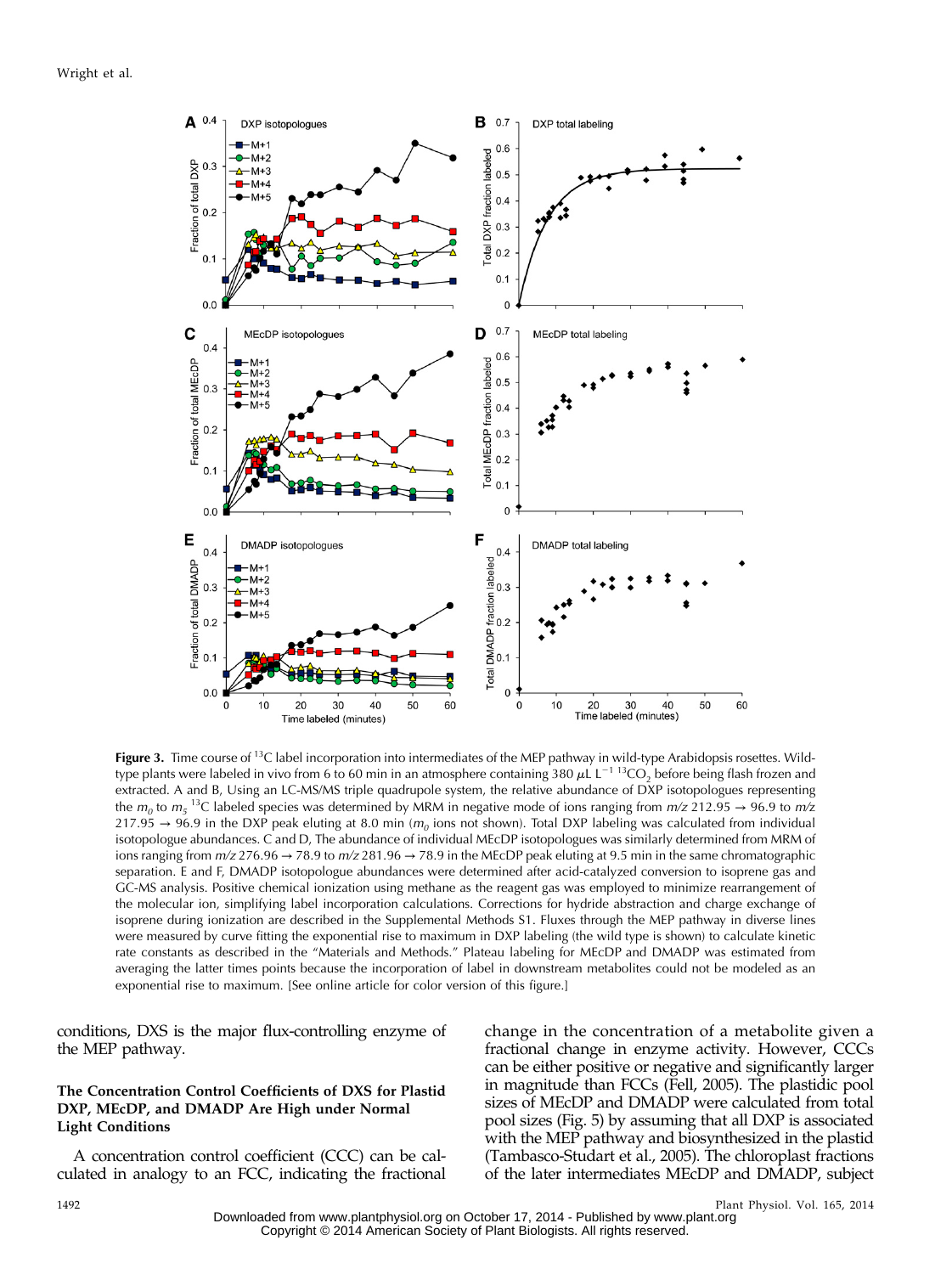Table I. Flux in the MEP pathway of DXS transgenic and mutant lines

The total labeled fraction of DXP at various labeling times (Fig. 4B) was plotted versus labeling time and the data fitted to an equation describing exponential rise to maximum (A  $\times$  [1 – e<sup>{-k  $\times$  t}</sup>]), where A is the maximum labeling plateau, t is the labeling time, and k is the kinetic rate constant. Details are provided in the "Materials and Methods." Flux was calculated by multiplying DXP pool size (obtained from LC-MS/MS measurements) by the fitted rate constant k.

| Plant Line        | А                | DXP Pool Size         | k          | <b>Flux</b>                             |
|-------------------|------------------|-----------------------|------------|-----------------------------------------|
|                   |                  | pmol $mg^{-1}$ dry wt | $min^{-1}$ | pmol $mg^{-1}$ dry wt min <sup>-1</sup> |
| dx <sub>53</sub>  | $0.588 \pm 0.02$ | $23.1 \pm 1.24$       | 0.117      | $2.72 \pm 0.15$                         |
| Wild type         | $0.523 \pm 0.01$ | $26.9 \pm 1.91$       | 0.128      | $3.44 \pm 0.24$                         |
| DXS <sub>12</sub> | $0.505 \pm 0.02$ | $34.3 \pm 1.53$       | 0.135      | $4.64 \pm 0.21$                         |
| DXS <sub>16</sub> | $0.479 \pm 0.01$ | $34.3 \pm 1.47$       | 0.181      | $6.20 \pm 0.27$                         |
| DXS <sub>24</sub> | $0.465 \pm 0.01$ | $34.5 \pm 2.55$       | 0.193      | $6.68 \pm 0.49$                         |
| DXS45             | $0.466 \pm 0.01$ | $35.2 \pm 1.45$       | 0.181      | $6.36 \pm 0.26$                         |
|                   |                  |                       |            |                                         |

to possible export, were then calculated by normalizing their steady-state  ${}^{13}C$  incorporation levels to that of DXP (Fig. 6). For each of the intermediates, the dependence of its chloroplast pool size on DXS activity was then described with a linear regression (Fig. 7), and the slope was used to calculate the respective CCC. DXS exerted substantial positive control on the levels of all intermediates, but the CCC for MEcDP (0.74) was considerably higher than those for DXP (0.35) or DMADP (0.34).

In turn, we investigated the effect of DMADP concentration on DXS activity because DMADP (and IDP) have been shown to regulate DXS activity in poplar through negative feedback inhibition (Banerjee et al., 2013; Ghirardo et al., 2014). Various concentrations of DMADP were added to wild-type Arabidopsis protein extracts and the effect on DXS activity was measured [\(Supplemental Fig. S4](http://www.plantphysiol.org/cgi/content/full/pp.114.245191/DC1)) in order to calculate the elasticity of DXS for DMADP, defined as the fractional change in enzyme velocity given a fractional change in metabolite concentration. The near-zero value obtained  $(-0.069)$  indicates that under physiological concentrations of substrates and effectors, DMADP has a very minor effect on DXS activity in Arabidopsis. The response of flux to an external metabolite (response coefficient) may be calculated by taking the product of the elasticity and FCCs of the affected enzyme (Fell, 1997). Using the above data, we calculate a response coefficient of  $-0.057$  for the effect of DMADP on DXS. These data indicate that DMADP inhibition does not play a major role in regulating flux through the MEP pathway in Arabidopsis under normal growth conditions.

#### Overexpression of DXS Has Minimal Effects on Transcript Levels of Other MEP Pathway Genes

DXS transcript levels were measured in DXS mutant and transgenic lines and compared with those of wildtype plants by quantitative real-time PCR. We also examined the expression of downstream genes of the MEP pathway in the same lines to determine whether altering DXS expression would have any effect on their transcript abundance. The expression of MEP pathway genes is known to follow a diurnal rhythm in plants (Dudareva et al., 2005; Loivamäki et al., 2007; Covington et al., 2008), and values reported here represent midday transcript levels that should be at or near their maximum levels. In the temperature-sensitive DXS mutant *dxs3*, there was a notable down-regulation of all MEP pathway genes including DXS to about one-half that of the wild type. Meanwhile, in transgenic, overexpressing 35S:DXS plants, the transcripts for DXS were higher than in wild-type plants as expected (Fig. 8), reaching levels between 2 and 4 times higher than the peak expression levels of wild-type plants at midday. However, the expression of other MEP pathway genes downstream from DXS was not altered in the 35S:DXS plants except in one line (DXS24). This result indicates that manipulation of DXS expression generally does not affect the expression of other pathway genes. We also observed a lack of direct correspondence between DXS transcript levels and DXS activity in planta (Fig. 8; [Supplemental Fig. S3\)](http://www.plantphysiol.org/cgi/content/full/pp.114.245191/DC1).



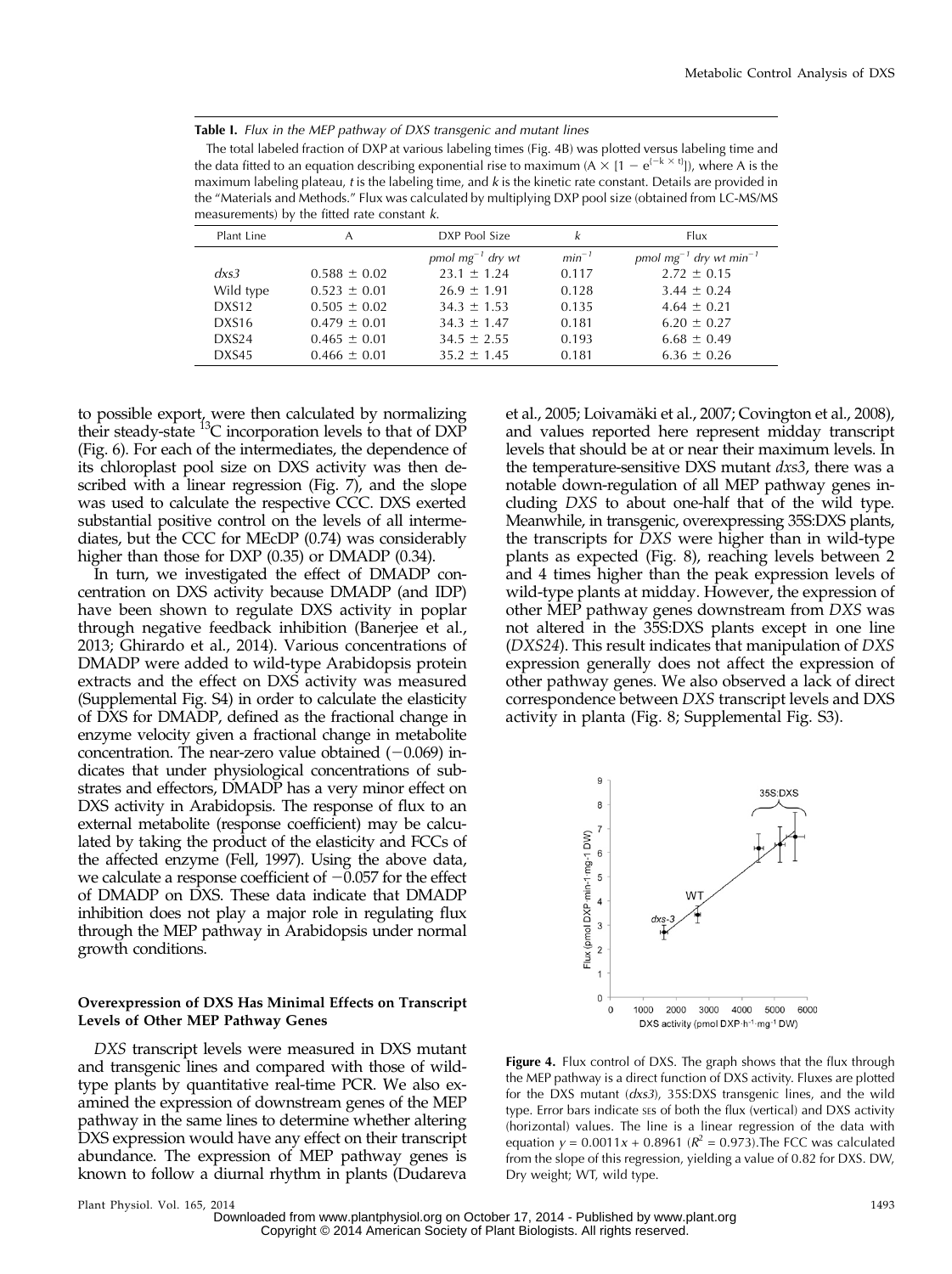

Figure 5. Pool sizes of DXP, MEcDP, and DMADP in wild-type, DXS mutant (dxs3), and DXS-overexpressing (DXS12, DXS16, DXS24, and DXS45) transgenic lines. A and B, Absolute concentrations of DXP (A) and MEcDP (B) were normalized to added unlabeled standard and compared with an external standard curve. C, DMADP was quantified by GC-MS after acid-catalyzed hydrolysis to isoprene gas and normalized to added unlabeled standard. Each metabolite concentration was determined using at least 10 individual plants. Error bars indicate SE. Double asterisks indicate significance at  $P < 0.01$  (Student's t test). DW, Dry weight.

# Total <sup>13</sup>C Label Incorporation into MEP Pathway Intermediates Reveals DXS-Mediated Control over a Second Pool of MEcDP Outside the Plastid

When we compared the labeling plateaus of the MEP pathway intermediates DXP, MEcDP, and DMADP among our altered DXS and wild-type lines, DXP in wild-type plants had a maximum labeling fraction of approximately 0.55 relative to total pool size (Fig. 6A). The *dxs3* mutant line showed a slightly higher average

level of maximal incorporation and the 35S:DXS lines slightly lower levels (Fig. 6A), but overall no significant change in maximal DXP labeling was observed across a range of DXS activities. Likewise, no significant differences in DMADP maxima were noted among wildtype, *dxs3*, or transformed lines, although the maximal labeling proportion (0.30) was about one-half as much as DXP (Fig. 6C). However, in the case of MEcDP, <sup>13</sup>C label incorporation in the DXS-overexpressing lines was significantly lower than in the wild-type or  $dx\approx$ mutant, with a proportion of about 0.30 compared with 0.60 in wild-type or *dxs3* plants (Fig. 6B).



Figure 6. Incorporation of the <sup>13</sup>CO<sub>2</sub> label into the MEP pathway intermediates DXP, MEcDP, and DMADP in wild-type, DXS-overexpressing (DXS12, DXS16, DXS24, and DXS45), and DXS mutant (dxs3) lines. A, Steady-state labeling of DXP was determined by fitting time course labeling data to an exponential curve  $(A \times [1 - e^{(-k \times t)}])$ , where A is the labeling plateau,  $t$  is the labeling time, and  $k$  is the kinetic rate constant based on total DXP labeling in plants subjected to  $a<sup>13</sup>CO$ , labeling atmosphere from 6 to 60 min. B and C, Steady-state labeling of MEcDP (B) and DMADP (C) was determined by averaging the last four points of the time course (40, 45, 50, or 60 min). The asterisk indicates a significant decrease compared with the wild type based on a Student's t test with  $P < 10^{-6}$ . Error bars indicate the se.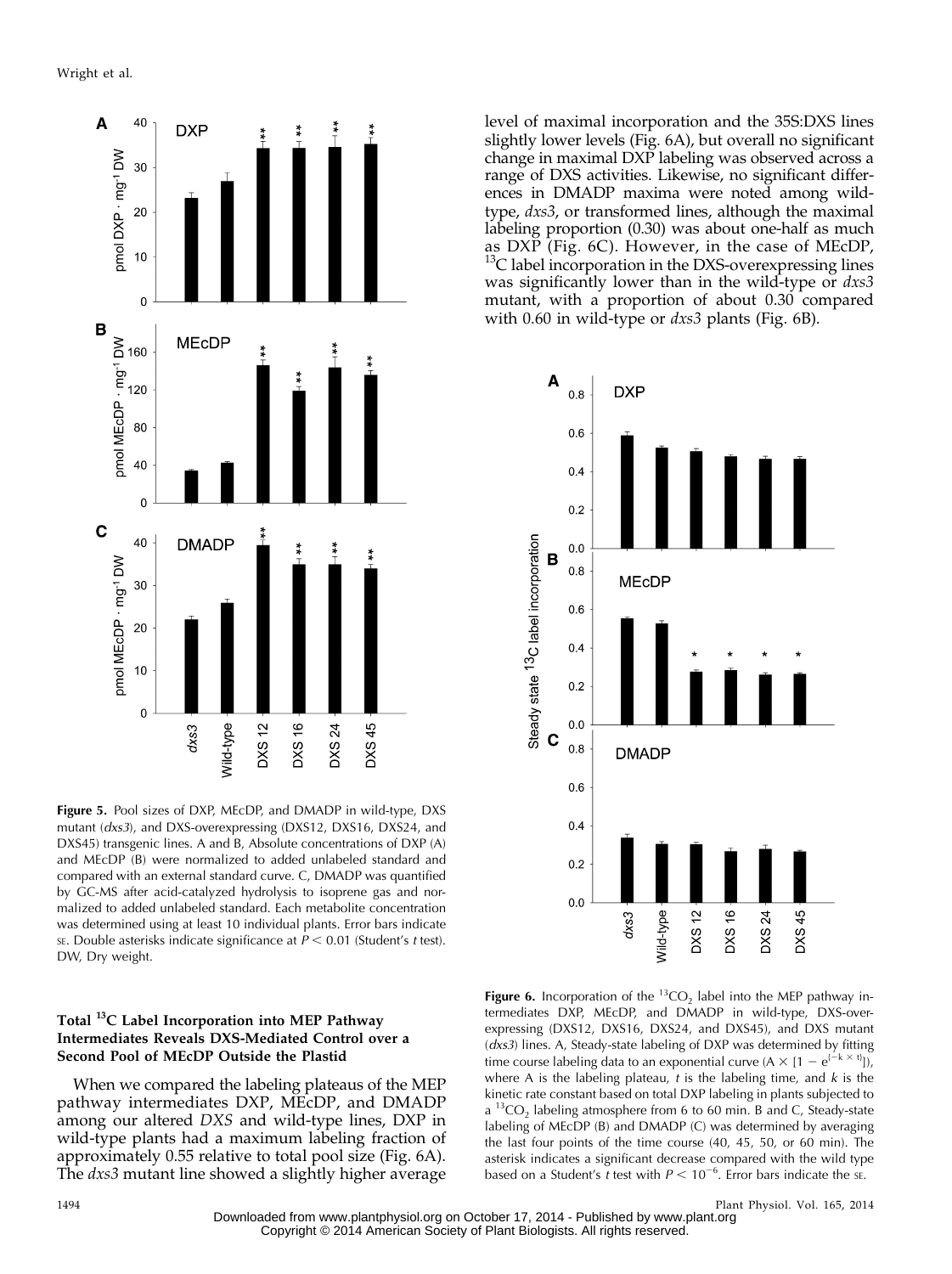

Figure 7. Concentration control of DXS on MEP pathway intermediates. The graph shows the plastidic pool sizes of MEcDP, DXP, and DMADP as a function of DXS activity for DXS mutants (dxs3), 35S:DXS transgenic lines, and the wild type. Error bars indicate ses of pool sizes (vertical) as well as DXS activity values (horizontal). Plastid pool sizes of MEcDP and DMADP associated with the MEP pathway were calculated by assuming that DXP is only biosynthesized through the plastid MEP pathway and normalizing the steady-state fraction of  $^{13}C$ incorporated into MEcDP and DMADP to that incorporated into DXP, as described in the main text. The lines are linear regressions of the data with the following equations: MEcDP,  $y = 0.0126x + 11.157$  ( $R^2 =$ 0.994); DXP,  $y = 0.0031x + 18.561$  ( $R^2 = 0.951$ ); and DMADP,  $y =$  $0.002x + 9.6238$  ( $R^2 = 0.979$ ). Control coefficients were calculated from the slope of these regressions yielding values of 0.35, 0.74, and 0.34 for DXP, MEcDP, and DMADP, respectively. DW, Dry weight; WT, wild type. [See online article for color version of this figure.]

Absolute pool sizes of each metabolite were also compared between lines (Fig. 5). DXP and MEcDP were quantified in liquid extracts of wild-type,  $dx$ s3 mutant, and 35S:DXS lines by LC-MS/MS, whereas DMADP quantification was performed after acidolysis to isoprene gas. The 35S:DXS lines showed a significant elevation of DXP pool size, from 26 pmol  $mg^{-1}$  dry weight in the wild type to approximately 34 pmol  $mg$ <sup>-1</sup> dry weight for all 35S:DXS lines ( $P < 0.0001$ ), whereas the dxs3 mutant had DXP levels at about 85% that of the wild type (23 pmol mg<sup>-1</sup> dry weight;  $P = 0.10$ ). In the case of MEcDP, however, absolute concentrations rose about 3 times in the 35S:DXS lines (to 120–145 pmol  $mg^{-1}$ dry weight from the wild-type level of 42 pmol  $mg^{-1}$  dry weight). For DMADP, the increases in concentration mirrored those of DXP, reaching a maximal 1.5-fold increase  $(P < 10^{-8})$  among 35S:DXS lines (39 pmol mg<sup>-1</sup> dry weight) compared with wild-type levels (25 pmol  $mg$ <sup>-</sup> dry weight).

The 3-fold increase in MEcDP pool size when DXS was upregulated (Fig. 5B) was very conspicuous in light of the drop in plateau labeling levels of MEcDP in these same lines (Fig. 6B). This observation could be explained by the existence of a second pool of MEcDP metabolically isolated from the MEP pathway and the Calvin-Benson-Bassham (CBB) cycle. To explore this possibility, we measured end-of-night MEcDP concentrations in the wild type and in a 35S:DXS line just before the onset of dawn. MEcDP concentrations in spinach (Spinacia oleracea) and poplar were previously shown to rapidly decline in the darkness due to turnover of the plastidlocalized pool (Rivasseau et al., 2009; Li and Sharkey, 2013). When we compared predawn MEcDP concentrations, 35S:DXS plants had nearly 5-fold more MEcDP  $(111.3 \pm 9.91 \text{ p} \text{mol} \text{mg}^{-1} \text{ dry weight})$  than wild-type plants  $(23.23 \pm 1.01 \text{ pmol mg}^{-1} \text{ dry weight})$ . The size of this end-of-night pool in transgenic lines roughly matches the unlabeled pool size inferred from photosynthetic steady-state labeling data. This second, persistent pool of MEcDP could also be detected by placing plants in complete darkness for 30 min during the middle of a 10-h light period. In 35S:DXS lines, 78% of the MEcDP measured in the light remained after dark treatment, whereas MEcDP dropped to 48% after the same treatment for wild-type plants (Fig. 9). By contrast, the drop in DXP levels for 35S:DXS plants was nearly identical to that of wild-type plants (47% and 45% remaining, respectively). This latter observation agrees with our assumption of a single DXP pool in calculating the plastid-cytosol partitioning of DMADP and MEcDP (Fig. 7).

The calculation of extraplastidic MEcDP based on these assumptions indicated that all MEcDP was associated with the chloroplast-localized MEP pathway for the wild type and the dxs3 mutant line, but not for the DXS-overexpressing lines (Fig. 10). However, both pools were affected by DXS activity. The estimated chloroplast MEcDP levels showed a linear increase with increasing DXS activity, ranging from 32 to 80 pmol mg $^{-1}$  dry weight, and the MEcDP pool external to the MEP pathway in the 35S:DXS lines also showed a linear increase with DXS activity. If MEcDP efflux represents a natural process, a sensitivity to increases in DXS might be expected considering the high FCC we measured for this enzyme.

# DXS Overexpression Results in Only Slightly Higher Accumulation of Isoprenoid End Products

In order to determine the effect of altered DXS activity on isoprenoid end products, the levels of chlorophylls and major carotenoids were analyzed by HPLC with diode array detection. Overexpression of DXS was previously linked to increases in isoprenoid end products such as photosynthetic pigments and  $\alpha$ -tocopherol in Arabidopsis plate-grown seedlings (Estévez et al., 2001; Carretero-Paulet et al., 2006), but such studies had not been conducted on fully grown plants raised under realistic physiological conditions. We detected modest increases in end product accumulation of some but not all transformed lines overexpressing DXS (Fig. 11). Compared with wild-type plants, the dxs3 mutant line with decreased DXS activity had slightly lower levels of chlorophylls and carotenoids with decreases in the range of 5% to 12% relative to the wild type. In the DXS-overexpressing lines, increases on the order of 5% to 15% were noted for many of the chlorophylls and major carotenoids compared with wild-type plants.

Downloaded from [www.plantphysiol.org](http://www.plantphysiol.org/) on October 17, 2014 - Published by [www.plant.org](http://www.plant.org) Copyright © 2014 American Society of Plant Biologists. All rights reserved.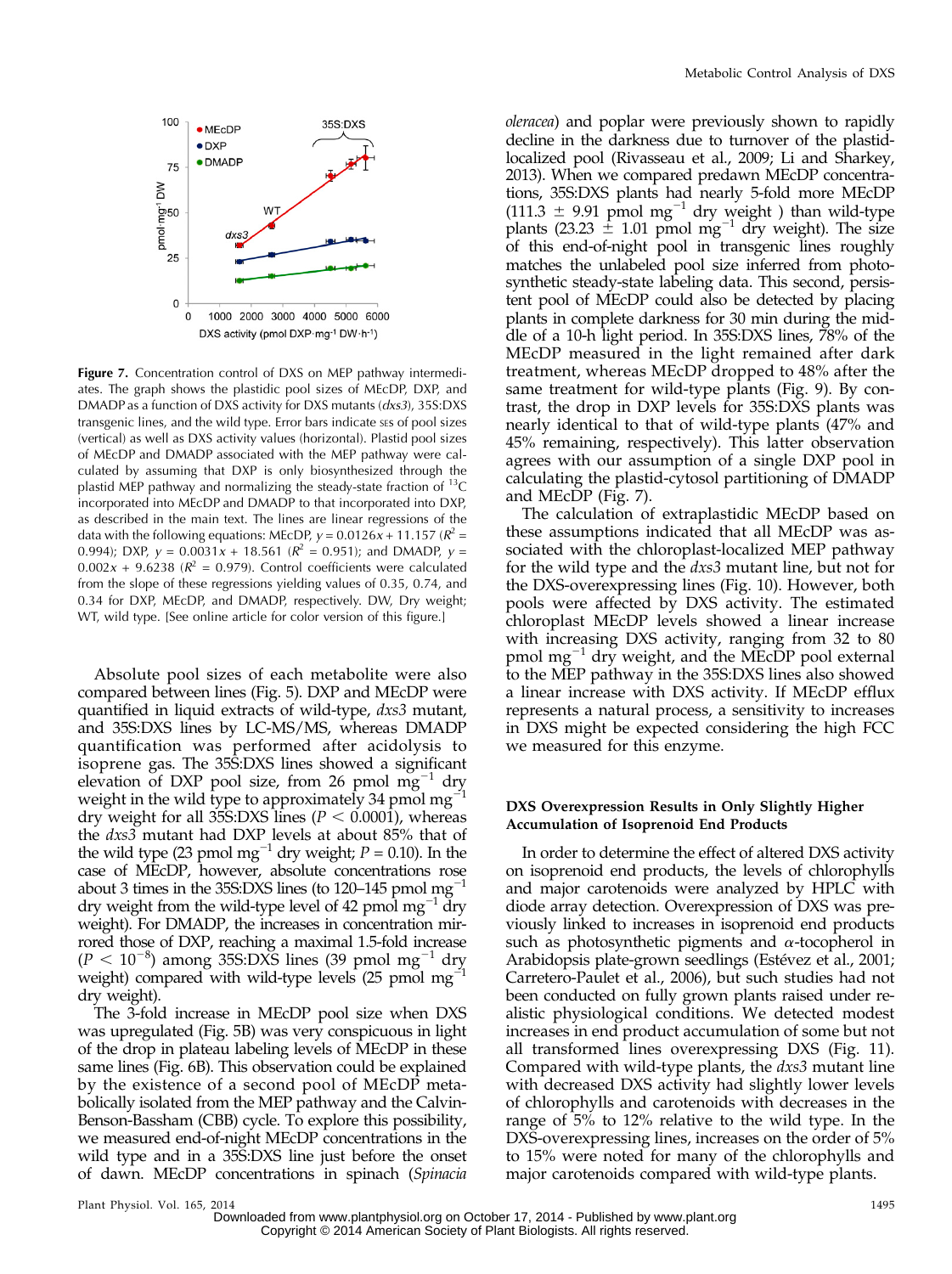

Figure 8. Transcript levels of MEP pathway genes at midday in transgenic (DXS12, DXS16, DXS24, and DXS45) and mutant (dxs3) lines with altered DXS activity and in wild-type controls. Relative quantification was performed according to the efficiency corrected model (Pfaffl, 2001). Efficiencies were obtained from the slope of dilution curves using control cDNA diluted from 1 to 1024 times at 43 intervals. Fold change values for each gene were calculated by comparison with the expression of the same gene in wild-type plants (control). Target gene expression was normalized to the RP2ls (At4g35800) and APT1 (At1g27450) genes weighted equally. Error bars indicate the se of four biological replicates ( $n = 4$ ) analyzed in triplicate SYBR green assays. Single asterisks indicate significant change relative to the wild type using a paired t test with a cutoff of  $P = 0.05$ . Double asterisks indicate a significant difference from the wild type using the same test with a cutoff of  $P = 0.01$ . For abbreviations of DXS pathway genes, see Figure 1. [See online article for color version of this figure.]

## DXS Has a Positive Feedback Effect on the Carbon Dioxide Assimilation Rate

The general increase in photosynthetic pigments observed with an increase in DXS activity correlated to an increase in the overall rate of net carbon dioxide  $(CO<sub>2</sub>)$ assimilation. There was a significant correlation ( $R^2$  = 0.97) between the  $CO<sub>2</sub>$  assimilation rate and DXS activity for wild-type, mutant, and overexpressing lines, including a decrease in overall rate for the dxs3 mutant and a proportional increase in assimilation rates for 35S:DXS lines with higher DXS activities (Fig. 12). Although the correlation was highly significant, the photosynthetic response factor to increasing DXS activity was low, yielding a maximum net increase of about 10% in total carbon assimilation even when DXS activity was more than 2-fold above wild-type levels. The magnitude of the increase was very similar to that observed among chlorophylls and carotenoids due to increased DXS levels.

#### DISCUSSION

#### Newly Assimilated Carbon Supplies the Plastidial Isoprenoid Pathway in Arabidopsis Leaves

Whole-plant kinetic labeling assays were used to probe the flux of carbon into the MEP pathway in actively photosynthesizing, fully grown, rosette stage Arabidopsis plants. Under illumination, newly fixed  $CO<sub>2</sub>$  is rapidly assimilated into glyceraldehyde-3-phosphate (G3P) and other metabolite pools of the CBB cycle. G3P can in principle be converted into pyruvate through glycolytic reactions, providing both substrates of the MEP pathway to the chloroplast (Joyard et al., 2010; Szecowka et al., 2013), and Rubisco produces a small amount of pyruvate directly in the plastid through  $\beta$ -elimination of an

enzyme-bound intermediate (Andrews and Kane, 1991). However, it is generally assumed that pyruvate must be imported from the cytosol as phosphoenolpyruvate (PEP; Sharkey and Monson, 2014) because neither phosphoglycerate mutase (Stitt and Ap Rees, 1979) nor enolase (Prabhakar et al., 2009) is expressed in the chloroplasts of mesophyll cells. Therefore, some steps leading to pyruvate formation may occur in the cytosol in adult rosette tissue and rely on export and reimport of phosphorylated metabolites via the triose phosphate and PEP transporters in Arabidopsis (Knappe et al., 2003). Labeling studies in poplar (Trowbridge et al., 2012), isotopic abundance analysis in other isoprene-emitting species (Affek and Yakir, 2003) and functional analysis of the PEP transporter



Figure 9. Effect of dark adaptation on concentrations of DXP and MEcDP in Arabidopsis leaves. Three wild-type or transgenic plants were placed in total darkness for 30 min at the midpoint of an 8-h day and then harvested  $(n = 3)$  for LC-MS/MS analysis. Means and ses of pool sizes relative to control plants left in the light are shown. Inset, Absolute MEcDP concentrations in wild-type and transgenic plants before dawn after a 16-h night ( $n = 3$ ). Error bars show the se. DW, Dry weight; WT, wild type.

1496 Plant Physiol. Vol. 165, 2014

Downloaded from [www.plantphysiol.org](http://www.plantphysiol.org/) on October 17, 2014 - Published by [www.plant.org](http://www.plant.org)

Copyright © 2014 American Society of Plant Biologists. All rights reserved.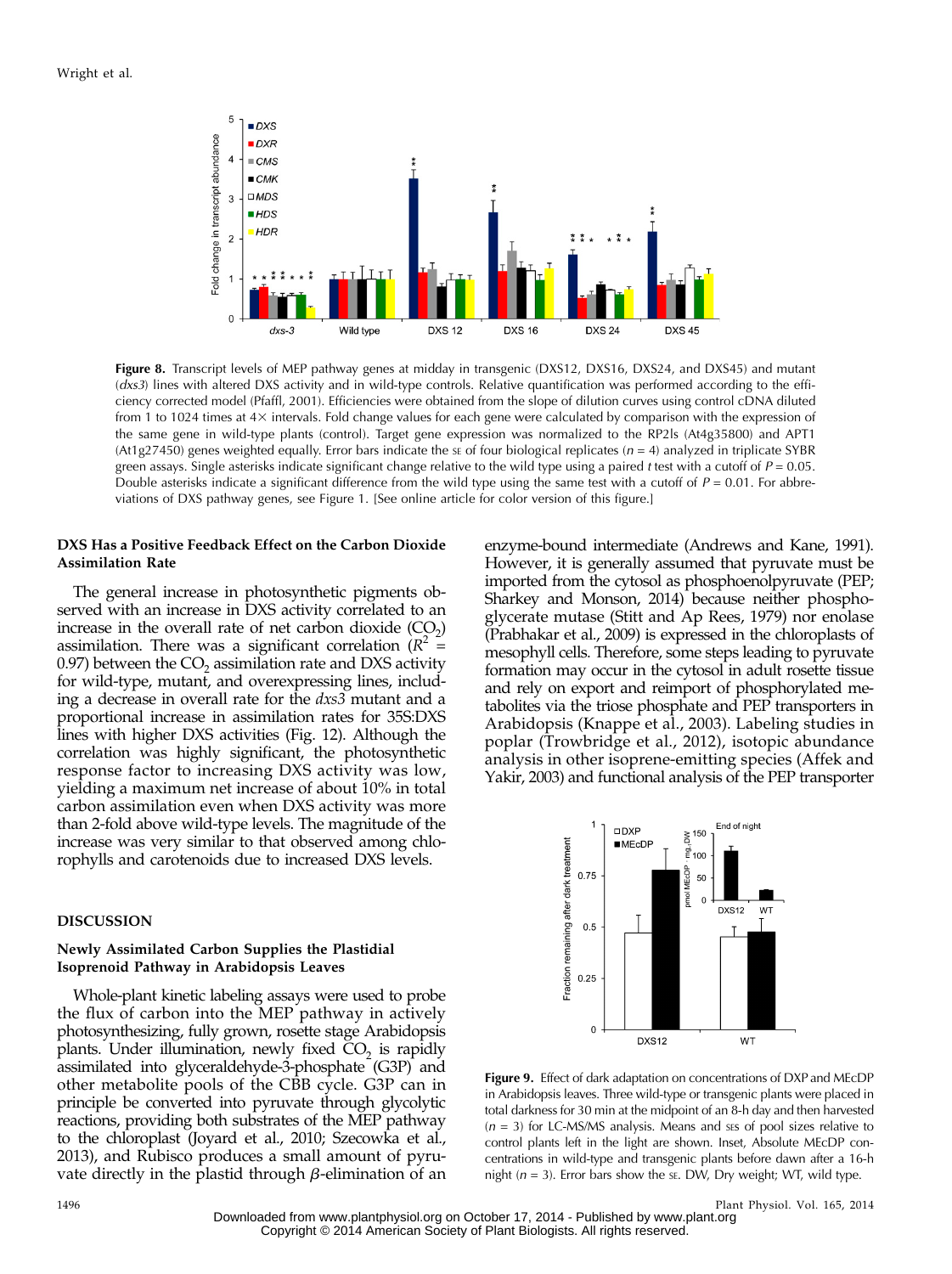

Figure 10. Total and chloroplast MEcDP levels as a function of DXS activity. Total MEcDP levels were determined as described in Figure 7. Based on the maximum label incorporation for the first MEP pathway intermediate (DXP), these values were extrapolated to calculate the chloroplast fraction of MEcDP. The line represents the linear regression of the chloroplast fraction with the equation  $y = 0.0147x + 11.1566$  $(R^2 = 0.993)$ . DW, Dry weight; WT, wild-type DXS level. [See online article for color version of this figure.]

in the Arabidopsis chlorophyl a/b binding protein underexpressed1 mutant (Voll et al., 2003) also support a cytosolic origin of plastidic pyruvate via PEP. Direct importation of pyruvate into the plastid by a sodium symporter to supply precursors to the MEP pathway has also been proposed (Furumoto et al., 2011), but expression of this gene in mature leaves may be too low to sustain the supply needed for plastid isoprenoid biosynthesis.

Our data support newly fixed carbon derived from CBB cycle reactions in the light as the principal source of substrate for the MEP pathway. This conclusion is consistent with the previously reported light-dependent nature of this pathway (Li and Sharkey, 2013). The successive appearance of  $m_1$ -through  $m_5$ -labeled isotopologues of DXP, MEcDP, and DMADP at regularly spaced intervals over a 1-h time course (Fig. 3) suggests that a pool undergoing rapid replenishment from atmospheric  $CO<sub>2</sub>$ can provide both substrates to the MEP pathway, although reimportation of PEP into the chloroplast may be accompanied by a significant dilution of label. At the same time, we failed to detect a  $^{13}$ C label in the mevalonate pool of plants subjected to 45 min of labeling, suggesting that in the light under the growth conditions employed, flux through this pathway is minimal or fed from a separate carbon source. Thus, the labeling technique applied in this study labels the MEP pathway but not the mevalonate pathway.

DXP labeling reached a steady state after 30 min, but the fraction of the DXP pool labeled did not surpass 0.60 even after a full hour of labeling. This indicated that ambient  $CO<sub>2</sub>$  recently fixed through photosynthesis was not the only source of carbon entering the MEP pathway. The unlabeled fraction may originate from imported PEP (itself derived from previously fixed carbon sources such as transported sugars in the xylem [Kreuzwieser et al., 2002] and remobilized starch [Schnitzler et al., 2004]), and refixation of  $CO<sub>2</sub>$  evolved from mitochondrial and photorespiration (Ghirardo et al., 2011; Szecowka et al., 2013). The

maximum proportion of labeling varied insignificantly under different levels of DXS activity, from which we conclude that the carbon source supplying the MEP pathway does not change when DXS activity is altered. The high proportion of  $m<sub>4</sub>$ - and  $m<sub>5</sub>$ -labeled DXP species observed at longer labeling times likely reflects the combined contribution of reimport of labeled PEP and low levels of pyruvate supplied directly by Rubisco  $\beta$ -elimination.

#### The High FCC of DXS Indicates Its Role in Controlling the MEP Pathway

The FCC is defined as the fractional change in steadystate flux given a fractional change in enzyme activity. Its value quantitatively describes the degree of control exerted by that enzyme over the flux through a pathway under a specific set of conditions and ranges from 0 to 1 in a linear pathway so that all FCCs add up to 1. We determined the FCC of DXS by measuring enzyme activity in wild-type plants compared with mutant and transgenic plants with altered DXS levels and by comparing these data to flux measurements of DXP in these same lines. All measurements were done on fully photoautotrophic plants under physiologically realistic growth conditions. The FCC obtained from such measurements is sensitive to the method used to fit the data to a function and may involve a complex polynomial or fitting to a perturbed state by way of a calculated deviation index (Small and Kacser, 1993). If deviation indices are calculated from these data [\(Supplemental Table S1\)](http://www.plantphysiol.org/cgi/content/full/pp.114.245191/DC1), the FCC estimated by averaging deviations from a natural DXS mutant and overexpression lines is 0.84. However, we took advantage of the high degree of linearity over this range ( $R^2 = 0.973$ ) and used linear regression to calculate the slope at the wild-type level using these same lines. The value obtained (0.82; Fig. 4) is consistent with the value obtained with the method of Small and Kacser (1993) and is consistent with earlier observations that up-regulation of the DXS gene correlates with higher accumulations of isoprenoid end products (Estévez et al., 2001; Carretero-Paulet et al., 2006). However, until now, the degree of control exerted by DXS over this pathway has not been quantitatively assessed. To our knowledge, this is the first time an FCC has been measured for an enzyme of the plant MEP pathway.

Despite the high FCC measured for DXS, its upregulation in stably transformed lines did not result in the expected increases in isoprenoid end products. Although DXS activity was increased more than 2-fold, we noted only sporadic increases in chlorophylls and carotenoids formed by the MEP pathway. One explanation for the lower-than-expected increases in end product accumulation may lie with negative feedback inhibition of DXS by IDP and DMADP (Banerjee et al., 2013; Ghirardo et al., 2014), which allosterically bind to the thiamine diphosphate cofactor binding site as noncompetitive inhibitors. An increase in IDP and DMADP in vivo would then inhibit DXS activity, ultimately limiting the potential gains in flux expected by up-regulation of DXS. We tested this possibility in Arabidopsis by measuring the elasticity of

Downloaded from [www.plantphysiol.org](http://www.plantphysiol.org/) on October 17, 2014 - Published by [www.plant.org](http://www.plant.org) Copyright © 2014 American Society of Plant Biologists. All rights reserved.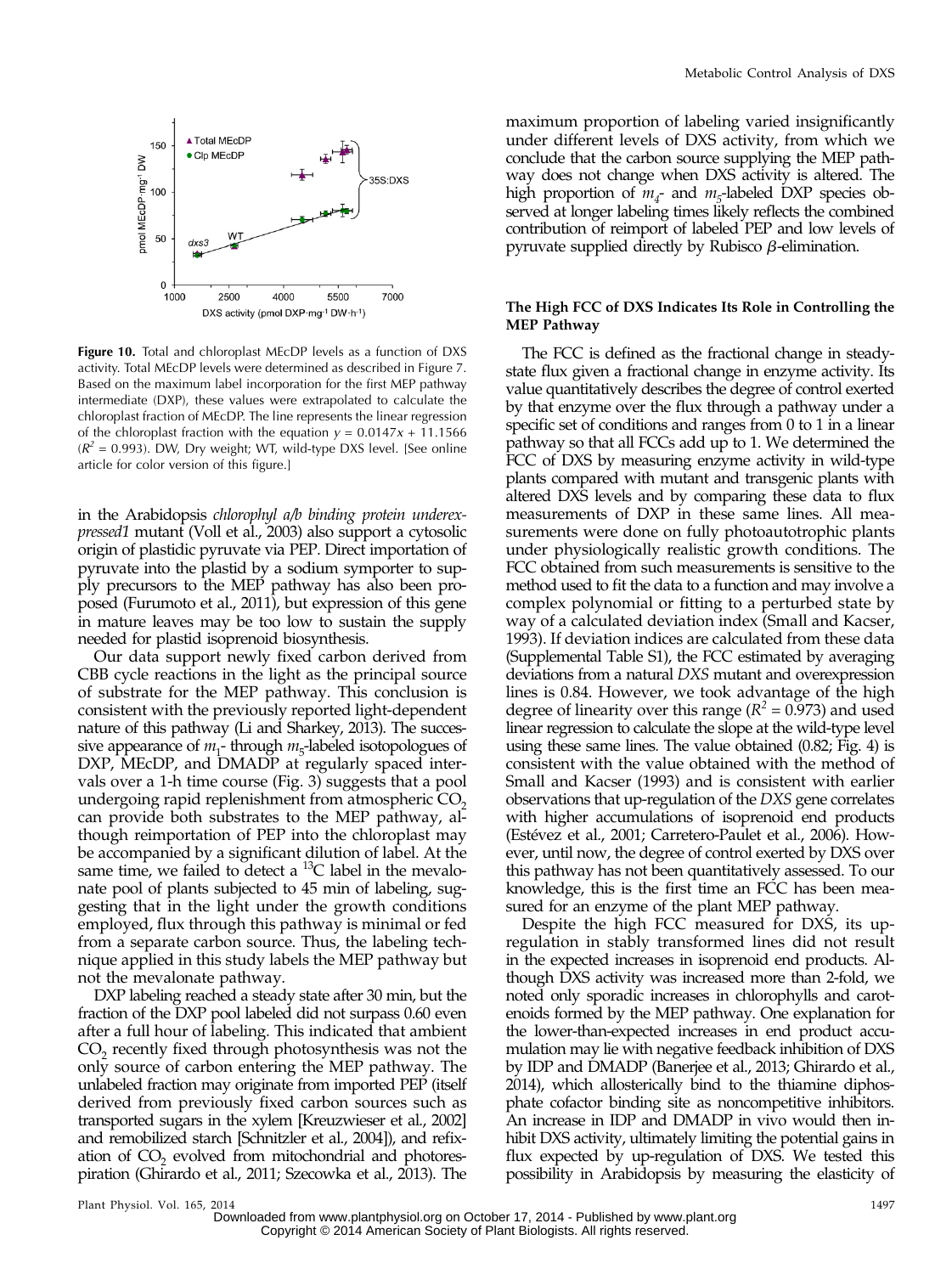

Figure 11. Accumulation of carotenoids and chlorophylls as representative isoprenoid end products in wild-type, DXS mutant, and DXS-overexpressing lines. Lines DXS12, DXS16, DXS24, and DXS45 express the full-length cDNA of the native DXS gene under the control of the 35S promoter. dxs3 is a natural mutant of DXS (Araki, et al., 2000). Plants were harvested after 55 to 60 d of growth under short-day conditions but before the initiation of flowering. Four individual plants were used to characterize each line and means  $\pm$  sts (n = 4) are shown. Inset, The absolute values of these compounds in wild-type plants are as follows: black, cis- $\beta$ -carotene 0.24  $\mu$ g mg dry weight  $\pm$  0.04; white, violaxanthin, 0.69  $\mu$ g mg dry weight  $\pm$  0.16; gray, neoxanthin, 1.12  $\mu$ g mg dry weight  $\pm$  0.17; red,  $\beta$ -carotene, 1.71  $\mu$ g mg dry weight  $\pm$  0.27; yellow, lutein, 3.46  $\mu$ g mg dry weight  $\pm$  0.54; green, chlorophyll b, 3.24  $\mu$ g mg dry weight  $\pm$  0.66; and blue, chlorophyll a, 5.96  $\mu$ g mg dry weight  $\pm$  1.05. The asterisk indicates a significant difference from wild-type values based on a Student's t test at  $P < 0.05$ . DW, Dry weight. [See online article for color version of this figure.]

DXS for DMADP, a quantity that indicates the fractional change in enzyme activity given a fractional change in metabolite concentration (Fell, 1997). Feedback inhibition is characterized by a large, negative elasticity for the inhibitory metabolite. However, the elasticity we observed in Arabidopsis, while negative, was small  $(-0.069)$ , suggesting that feedback inhibition does not play a major role in regulating flux in this species under normal growth conditions. Although substantial DMADP-mediated inhibition of DXS does not occur in Arabidopsis, this does not exclude the feedback regulation of the MEP pathway under other physiological conditions. Generally, feedback inhibition may be more prominent in isoprene-emitting species such as poplar, which maintain much higher DMADP concentrations than Arabidopsis (Ghirardo et al., 2014). Another explanation for the lower-than-expected increases in stable isoprenoid end products may be due to diversion of flux into a separate pool of MEcDP when DXS is upregulated. Our calculations of MEcDP partitioning between the plastid and nonplastid pools indicate that this diversion occurs in DXS-overexpressing plants, but not in wild-type plants under our growing conditions. DXS overexpression may inadvertently trigger a natural efflux process involved in stress signaling that occurs under certain environmental conditions (Xiao et al., 2012; Zhou et al., 2012).

## Cytosolic and Plastidic Pool Size Analysis Shows That Most of the Cellular DMADP Is in the Plastid

We took advantage of our steady-state labeling data and the assumption that all DXP is present in the plastid

to estimate absolute sizes of chloroplast pools of MEcDP and DMADP. Curve-fitting calculations showed that the maximal <sup>13</sup>C labeling of DXP peaked at a fraction of 0.6 in time course experiments with wild-type plants (Fig. 6A). Using the maximal labeling of DXP to calculate the size of the plastid-localized DMADP pool, we estimate that 58% of cellular DMADP is in the chloroplasts, although maximal labeling of DMADP was only about



Figure 12. Effect of DXS activity on the net carbon assimilation rate. Net carbon assimilation was normalized to photosynthetically active (projected) leaf surface area as determined by photography of the rosette with size standards. Individual plants were acclimated for a minimum of 30 min or until photosynthesis had reached a steady state. Photosynthetic rates were estimated from the last minute of gas exchange measurements prior to the initiation of labeling by switching to an atmosphere containing  ${}^{13}CO_2$ . DXS activities were later determined using protein extracts from the same plants ([Supplemental Fig. S2](http://www.plantphysiol.org/cgi/content/full/pp.114.245191/DC1)). The line represents the linear regression between photosynthetic rate and DXS activity with the equation  $y = 0.00017x + 3.8379$  ( $R^2 = 0.971$ ). DW, Dry weight; WT, wild type.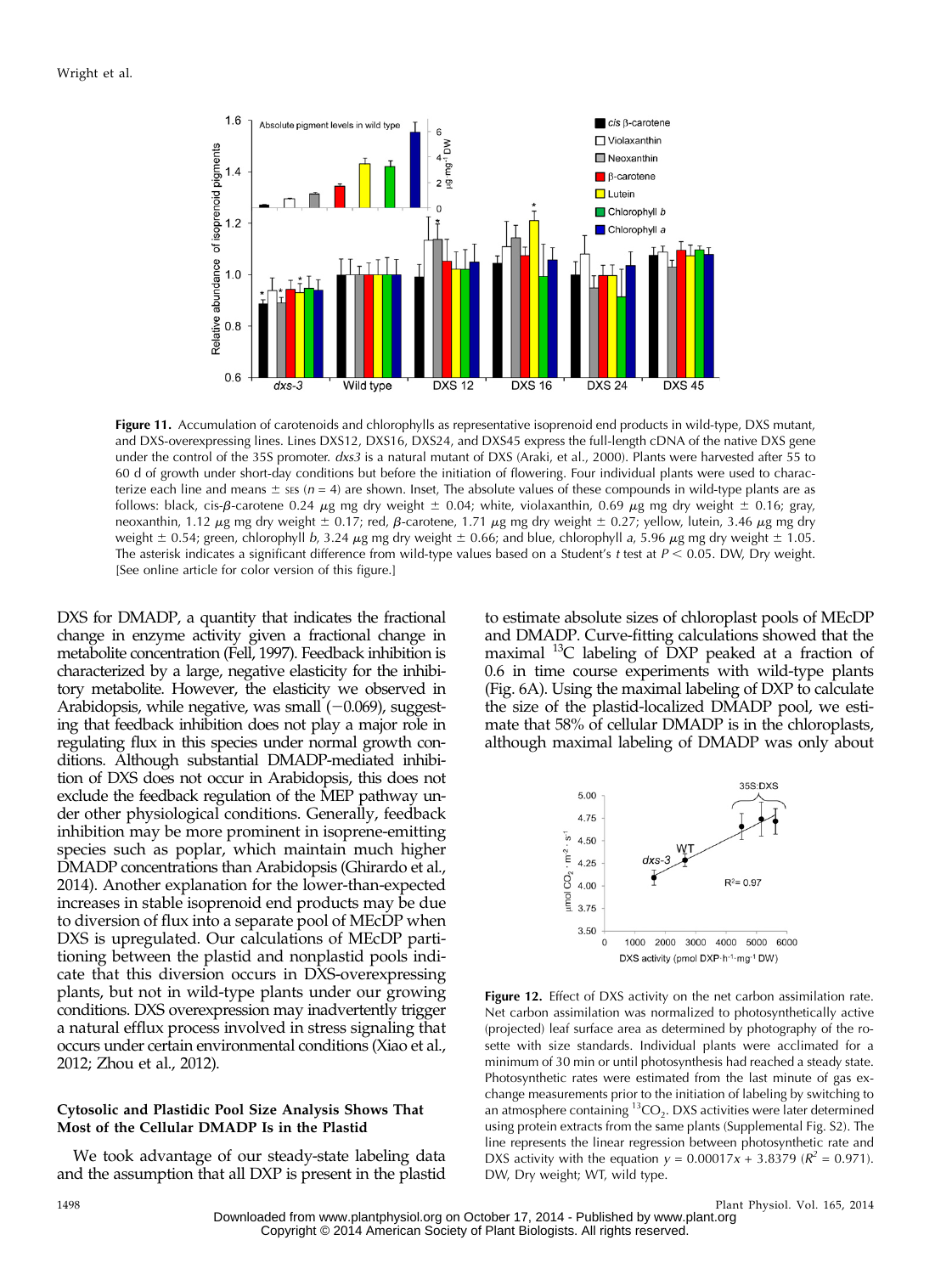one-half that of DXP. This calculation is in agreement with previous literature reports (Nogués et al., 2006). Weise et al. (2013) recently showed that the detection of DMADP as isoprene after acid hydrolysis as used in this study overestimates the true amount of DMADP, most probably due to an additional unknown source of isoprene during acid hydrolysis. We can therefore assume that the fraction of DMADP that actually occurs in the chloroplast in Arabidopsis leaves is likely much higher than 58%. In any event, under illumination, the majority of total DMADP is present in the plastid and is turned over on a short  $($  < 10 min) time scale. The remainder is likely derived from prenylated compounds other than DMADP as well as a small pool of DMADP derived from the mevalonate pathway in the cytosol or other extraplastidic compartments. Although the extraplastidic pool of DMADP cannot be quantified reliably with the acid hydrolysis method, it nonetheless did not show significant turnover with newly fixed photosynthate based on the lack of <sup>13</sup>C label detected in mevalonate pools [\(Supplemental Fig. S1\)](http://www.plantphysiol.org/cgi/content/full/pp.114.245191/DC1).

# The Second Pool of MEcDP May Also Be Present in Wild-Type Plants

In plants overexpressing DXS, there was a 3-fold increase in the total amount of MEcDP (Fig. 5B), but the level of labeling from  ${}^{13}CO$ , was only one-half that seen in wild-type plants (Fig. 6B). These data pointed to a second pool of MEcDP, which is supported by the persistence of this intermediate in DXS-overexpressing plants after dark adaptation (Fig. 9) and at the end of the night. This second pool is not located in the chloroplast based on normalization of the MEcDP steadystate  $^{13}$ C incorporation level to that of DXP (Fig. 10), and is not amenable to  ${}^{13}CO_2$  labeling on a time scale of up to 1 h. However, both pools of MEcDP were highly sensitive to elevated DXS activity. By contrast, all of the MEcDP was associated with the MEP pathway in plastids in wild-type plants and plants with reduced DXS activity.

Although the second pool of MEcDP was not seen in wild-type plants under the growth conditions used in our study, we suggest that diversion of MEcDP from the MEP pathway may occur naturally under stress regimes that cause MEcDP to accumulate, either by increasing the level of DXS activity or decreasing the activity of later pathway steps. MEcDP efflux was recently described for an Escherichia coli strain overexpressing DXS (Zhou et al., 2012), possibly as a response to oxidative stress. MEcDP diversion may also result from pathogen attack as part of a stress response mediated by salicylic acid (Gil et al., 2005). This is consistent with participation of MEcDP in plastid-to-nucleus stress signaling (Xiao et al., 2012) and may depend on MEP pathway flux under different environmental conditions. Although the most likely location of MEcDP exported from the plastid is the cytosol, additional research is required to confirm its precise location and mode of action.

These findings help open new frontiers for both basic and applied research on the MEP pathway. Calculation of the FCC for DXS affirms its role as a major controlling step of isoprenoid formation in plants. However, the influence of DXS may be attenuated by efflux of MEcDP into a separate compartment. It is important to learn whether rising MEcDP levels signal any broader changes in the physiology of the plant in addition to those previously described (Xiao et al., 2012). Knowledge of the metabolic fate of the diverted MEcDP would also help clarify how the MEP pathway is regulated. From a metabolic engineering perspective, MEcDP diversion could decrease flux to a wide range of biotechnologically valuable products (Bouvier et al., 2005). Thus, identification of the regulatory network induced by high levels of MEcDP or any specific proteins responsible for MEcDP efflux would provide targets for disrupting this control mechanism that could allow researchers to increase flux to the MEP pathway end products IDP and DMADP. Such efforts would provide additional substrate for a wide range of isoprenoid end products, including photosynthetic pigments, plastoquinones, carotenoids, and diverse monoterpenes and diterpenes of pharmacological, agricultural, and industrial importance (Lange and Ahkami, 2013).

## MATERIALS AND METHODS

#### Plant Lines and Growth Conditions

All experiments were carried out with individual Arabidopsis (Arabidopsis thaliana) ecotype Columbia 0 wild-type plants, transgenic lines generated from the same seed stocks, or the  $dxs3$  mutant, a naturally occurring temperaturesensitive mutant with reduced DXS activity (Araki et al., 2000; originally designated *chs5* by Phillips et al., 2008). Plants were grown in soil pots (7  $\times$  7  $\times$ 8 cm) after storage for 3 d at 4°C in complete darkness. The pots were transferred to a growth chamber and grown under short-day (10-h-day/14-h-night) conditions at 21°C and 140  $\mu$ mol m<sup>-2</sup> s<sup>-1</sup> PPFD for 1 month prior to use in labeling experiments. Transgenic lines were generated by vacuum infiltration of flowering-stage plants using Agrobacterium tumefaciens strain GV3101 harboring the pB7FWG2 plasmid (Karimi et al., 2002). The full-length coding sequence of Arabidopsis DXS was cloned in frame with a C-terminal enhanced GFP tag under control of the 35S promoter using entry vector pDONR207 and BP and LR clonase II kits (Invitrogen Technologies). A. tumefaciens cultures were grown overnight at 28°C in yeast extract and peptone medium containing rifampicin (150  $\mu$ g mL<sup>-1</sup>), gentamycin (50  $\mu$ g mL<sup>-1</sup>), and spectinomycin (100  $\mu$ g mL<sup>-1</sup>), centrifuged, and resuspended in infiltration medium containing Silwet-77 (0.01% [v/v]) and benzylaminopurine (10  $\mu$ g L<sup>-1</sup>) as previously described (Bechtold and Pelletier, 1998). T1 seeds were collected, sterilized with ethanol, and sown on Murashige and Skoog plates containing glufosinate ammonium at 15  $\mu$ g mL<sup>-1</sup>. Approximately 60 independently transformed lines were selected based on their resistance, and the presence of single inserts was assessed in the T2 generation based on segregation analysis on glufosinate ammonium-Murashige and Skoog plates. Homozygous transformed lines bearing a single insert were grown under short-day conditions as described above and were harvested alongside wild-type plants for characterization of DXS enzyme activity in crude protein extracts. Lines constitutively expressing DXS with significantly higher activity compared with the wild type were selected for labeling experiments. For dark treatment, 1-month-old wild-type or DXS12 plants were placed in a lightproof container for 30 min at the midpoint of a 10-h photoperiod. Plants were harvested by flash freezing in liquid nitrogen.

#### Gas Exchange and Dynamic Labeling System

A LI-6400XT Portable Photosynthesis System (Li-Cor Biosciences) was used together with a custom-built Arabidopsis cuvette (Loivamäki et al., 2007) to

Plant Physiol. Vol. 165, 2014 1499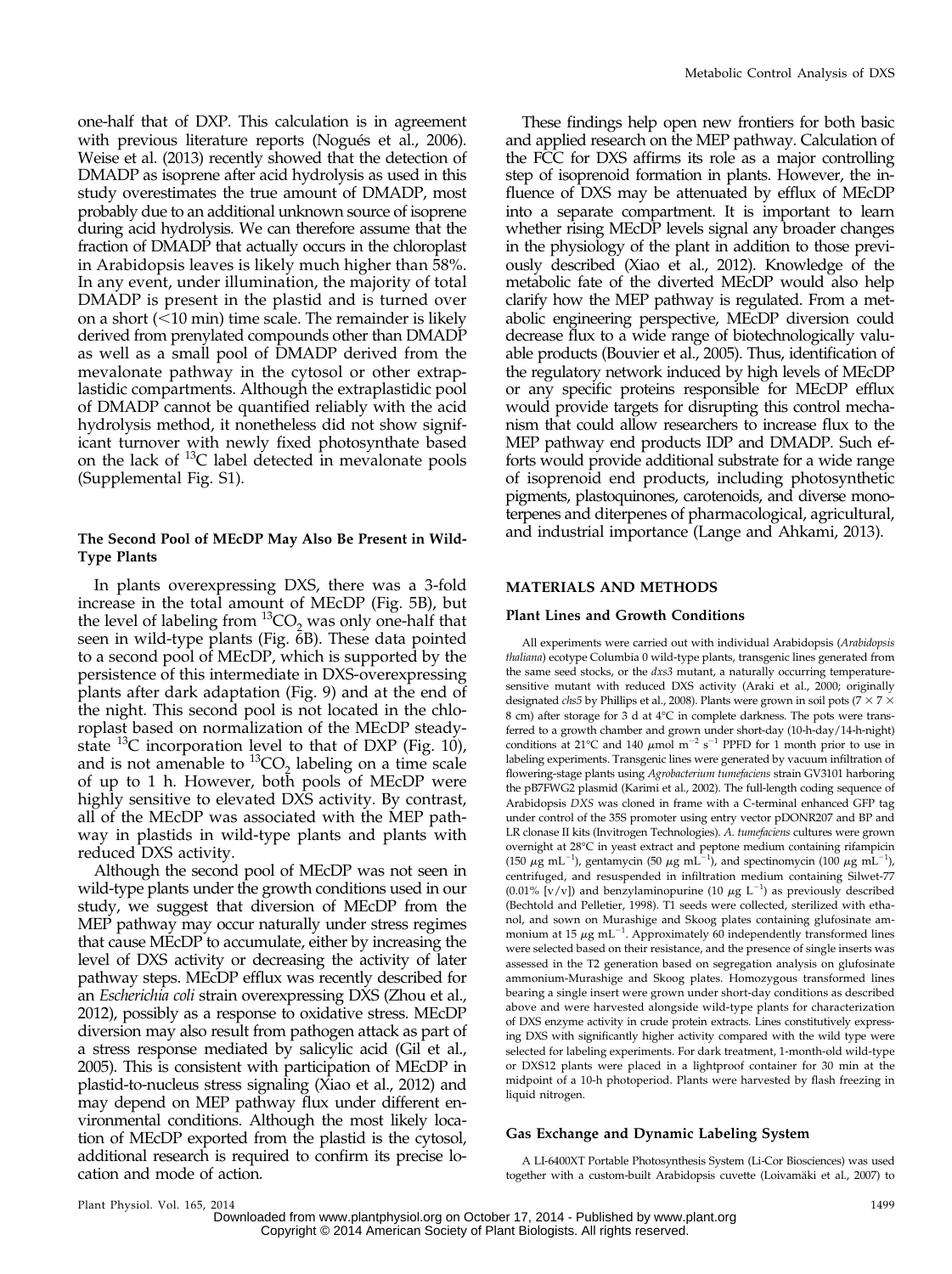monitor and record gas exchange parameters in real time and to carry out  $^{13}CO<sub>2</sub>$ in vivo labeling under physiological conditions. Ambient air was conditioned by passing through a wash bottle and a  $CO<sub>2</sub>$  scrubber.  $CO<sub>2</sub>$  was maintained at a steady concentration with a supplemental  $CO<sub>2</sub>$  gas cartridge. The cuvette holds a single, full-size Arabidopsis rosette in a pot ( $7 \times 7 \times 8$  cm) and delivers mixed air evenly across the leaf surface at a rate of  $0.8$  L min<sup>-1</sup> with the assistance of an integrated mixing fan and a Peltier element that maintains temperature. Leaf temperature was monitored with a thermocouple touching the abaxial leaf surface. The total photosynthetically active plant surface area was estimated by photography of the plant together with a two-dimensional barcode size standard and automatic image analysis using PlantFriend, a software suite developed to detect the area of the size standard and the pixels representing the plant, which in turn is used to calculate the photosynthetically active plant surface area [\(http://www.plantviz.com](http://www.plantviz.com)). Light was provided by a 400-W highpressure sodium lamp (Son-T Agro 400; Phillips) positioned above the cuvette at a distance giving 140 PPFD at the leaf surface, which was monitored with a LI-250 hand-held quantum sensor (Li-Cor Biosciences). Each individual plant was acclimated under standard conditions (21°C leaf temperature, 140 PPFD, 380  $\mu$ mol mol<sup>-1</sup> CO<sub>2</sub>) for at least 30 min before the start of a labeling experiment. The pots and soil were wrapped in plastic wrap to prevent interference of soil respiration. Photosynthesis measurements were made according to the manufacturer's instructions using the stabilized  $CO<sub>2</sub>$  and water vapor exchange readings from the end of the acclimation period. The reference gas was measured using a portion of conditioned air diverted to the LI-6400XT before reaching the cuvette, whereas the sample gas was measured from the cuvette exhaust line connected to the same instrument.

In vivo labeling was accomplished by a single step change to a labeling atmosphere that was identical to the acclimation conditions except that all  $CO<sub>2</sub>$ was substituted by  ${}^{13}CO_2$  (>99 atom %  ${}^{13}C$ ; Linde). Atmospheric replacement rates were calculated by monitoring the disappearance of  $CO<sub>2</sub>$  due to the relatively poor sensitivity of infrared gas analyzer  $CO_2$  sensors to  $^{13}CO$ , (less than 33% signal relative to  ${}^{12}CO_2$ ). Labeling times were calculated from the point at which one-half of the  ${}^{12}CO_2$  signal had decayed. At the conclusion of a predetermined labeling period, the plant was quickly cut across the crown and its aerial portion was flash frozen in liquid nitrogen. Each labeled plant was ground to a fine powder in liquid nitrogen and lyophilized to dryness prior to analysis of label incorporation and characterization of DXS activity. Labeling experiments were restricted to a time period of at least 3 h after the start of the light phase and 2 h before darkness in order to eliminate any influence of a diurnal rhythm, which has been described for the MEP pathway (Covington et al., 2008; Wiberley et al., 2009).

## Quantification of MEP Pathway Intermediates and DXP and MEcDP Label Incorporation Measurements

Lyophilized plant material (5 mg) was extracted twice with a  $250-\mu L$  solution of 50%  $(v/v)$  acetonitrile containing 5 mm ammonium acetate, pH 9.0, by vortexing for 5 min, and was then centrifuged in a microcentrifuge. Two hundred  $\mu$ L from each extraction was pooled in a new 1.5-mL Eppendorf tube and dried under a stream of nitrogen gas at 40°C. The residue was dissolved in 100  $\mu$ L of aqueous 10 mm ammonium acetate, pH 9.0, and transferred to a new Eppendorf tube. After extracting the solution with  $100 \mu L$  of chloroform and separating the phases by centrifugation, the upper aqueous phase was transferred to a new Eppendorf tube and diluted with 1 volume of acetonitrile. After centrifugation for 5 min in a microcentrifuge to remove any precipitate, the supernatant was transferred to an HPLC vial.

The quantities of DXP and MEcDP metabolites and their <sup>13</sup>C incorporation were analyzed on an Agilent 1200 HPLC system (Agilent Technologies) connected to an API 5000 triple quadrupole mass spectrometer (AB Sciex). For separation, a ZIC-pHILIC column (5  $\mu$ m, 150  $\times$  2.1 mm; Merck) with a guard column containing the same sorbent (5  $\mu$ m, 20  $\times$  2.1 mm) was used. The solvents used were 20 mm ammonium acetate, pH 10.0, as solvent A and 80%  $(v/v)$  acetonitrile containing 20 mm ammonium acetate, pH 10.0, as solvent B; pH adjustments were made with liquid chromatography-mass spectrometrygrade ammonium hydroxide. Separation was achieved with a flow rate of 400  $\mu$ L min<sup>-1</sup> and a column temperature of 25°C. The solvent gradient profile started with an initial isocratic separation of 2 min at 100% B, followed by a isocratic separation of 13 min at 10% A, a wash step of 10 min at 40% A, and a return to initial conditions and 10 min of further equilibration. The volume injected was  $1 \mu L$ . The mass spectrometer was used in negative ionization mode with the following instrument settings: ion spray voltage  $-4,500$  V, turbo gas temperature 700°C, nebulizer gas 70 pounds per square inch (psi),

heating gas 30 psi, curtain gas 30 psi, and collision gas 10 psi. Scheduled MRM was used to monitor the following precursor ion  $\rightarrow$  product ion reactions: mass-to-charge ratio (*m*/z) 212.95 → 96.9, *m*/z 213.95 → 96.9, *m*/z 214.95 → 96.9,  $m/z$  215.95  $\rightarrow$  96.9,  $m/z$  216.95  $\rightarrow$  96.9, and  $m/z$  217.95  $\rightarrow$  96.9 for DXP containing 0, 1, 2, 3, 4, or  $5^{13}$ C atoms respectively (collision energy [CE],  $-16$  V; declustering potential [DP],  $-60$  V; and cell exit potential [CXP],  $-15$  V). MEcDP and its isotope distribution were monitored by the following precursor ion  $\rightarrow$  product ion reactions:  $m/z$  276.96  $\rightarrow$  78.9,  $m/z$  277.96  $\rightarrow$  78.9,  $m/z$ 278.96 → 78.9,  $m/z$  279.96 → 78.9,  $m/z$  280.96→ 78.9, and  $m/z$  281.96 → 78.9 (CE,  $-40$  V; DP,  $-150$  V; and CXP,  $-15$  V). Both Q1 and Q2 quadrupoles were maintained at high resolution. Analyst 1.5 software (AB Sciex) was used for data acquisition and processing.

The DXP and MEcDP contents in plant extracts were quantified using external standard curves and were normalized to unlabeled DXP (Sigma) and MEcDP (Echelon Biosciences) standards added to each extract, after correction for natural <sup>13</sup>C abundance. Normalization to added unlabeled standards was accomplished by analyzing each plant sample twice, once with and once without the addition of 25-ng of DXP and 100-ng of MEcDP standards dissolved in 10  $\mu$ L of water. The internal standard was added directly after the first extraction solvent was added to the dried plant material, and the absolute quantities of the metabolites in the plant extracts were calculated as described for DMADP quantification.

#### Analysis of DMADP

 $13C$  incorporation into DMADP was measured by the acid-catalyzed hydrolysis of DMADP to isoprene, which was then analyzed by positive chemical ionization gas chromatography-mass spectrometry (GC-MS). The acid hydrolysis of 20 mg of lyophilized leaf material was performed as described by Brüggemann and Schnitzler (2002). The isoprene produced in the head space of a 2-mL airtight vial was measured with an Agilent 6890 Series gas chromatograph coupled to an Agilent 5973 quadrupole mass selective detector using positive-ion chemical ionization with methane as the reagent gas. The headspace was sampled with an airtight syringe, and 500  $\mu$ L of air was injected into a programmable temperature vaporizing inlet (CIS 4; Gerstel) at 80°C containing a liner filled with Carbopack X adsorbent (Sigma-Aldrich). The contaminating  $CO<sub>2</sub>$  and water vapor were removed by venting for 1 min at a flow of 100 mL  $min^{-1}$ , after which the adsorbed isoprene was injected onto the capillary column held at 45°C while rapidly heating the liner to 240°C. The isoprene was then separated on an  $\text{Al}_2\text{O}_3/\text{KCl}$  column (25 m  $\times$  0.25 mm i.d. and film thickness  $4 \mu$ m; Varian) using a temperature program starting at  $45^{\circ}$ C for 4 min, increasing at 15°C min<sup>-1</sup> to 170°C and then at 40°C min<sup>-1</sup> to 200°C, and then kept at 200°C for another 2 min. The carrier gas was helium with a flow rate of  $0.5$  mL min<sup>-1</sup>. The mass spectrometry conditions were as follows: interface temperature 320°C, methane pressure 19 pounds per square inch gage, electron energy 68.1 eV, source temperature 150°C, quadrupole temperature 106°C, and scan range from 45 to 100 D. The calculation of exact labeling in isoprene is complicated by hydride abstraction and charge exchange in the analysis chamber of the mass selective detector, as explained in detail in the [Supplemental Methods S1](http://www.plantphysiol.org/cgi/content/full/pp.114.245191/DC1).

#### Mevalonic Acid Label Incorporation Measurements

Mevalonic acid was extracted from 50 mg of lyophilized plant material with 2 mL of extraction solvent prepared by adding 0.2 mL of 37% (v/v) HCl to 1.8 mL of 0.5 <sup>M</sup> KCl. The extract was vortexed for 5 min and then incubated at room temperature for another hour. After centrifugation, 1.8 mL of the supernatant was transferred to a new test tube and extracted three times with 1 mL of ethyl acetate. The ethyl acetate extracts were pooled and evaporated under a stream of nitrogen at 30°C. The resulting residue was dissolved in 1 mL of 2.5% (v/v) NH4OH and incubated at room temperature for 1 h. This solution was then passed through an Oasis HLB SPE column (3 mL, 60 mg; Waters), conditioned with 3 mL of methanol and equilibrated with 3 mL of water and then 3 mL of 2.5% (v/v) NH<sub>4</sub>OH. The flow-through was then loaded on an Oasis MAX SPE column (3 mL, 60 mg) conditioned and equilibrated as described for the HLB column. The Oasis MAX column was then washed with  $1.5$  mL of  $2.5\%$  ( $v/v$ ) NH4OH and 1.5 mL of methanol, and then eluted with 1 mL of methanol containing 2% (v/v) formic acid. The eluate was then dried under a stream of nitrogen at 30°C and the residue dissolved in 50  $\mu$ L of 2.5% (v/v) NH<sub>4</sub>OH and incubated overnight at  $4^{\circ}$ C. The next day, 50  $\mu$ L of acetonitrile was added, and the solution was centrifuged at maximum speed in a microcentrifuge for 5 min. Finally, the supernatant was transferred to a HPLC vial for analysis.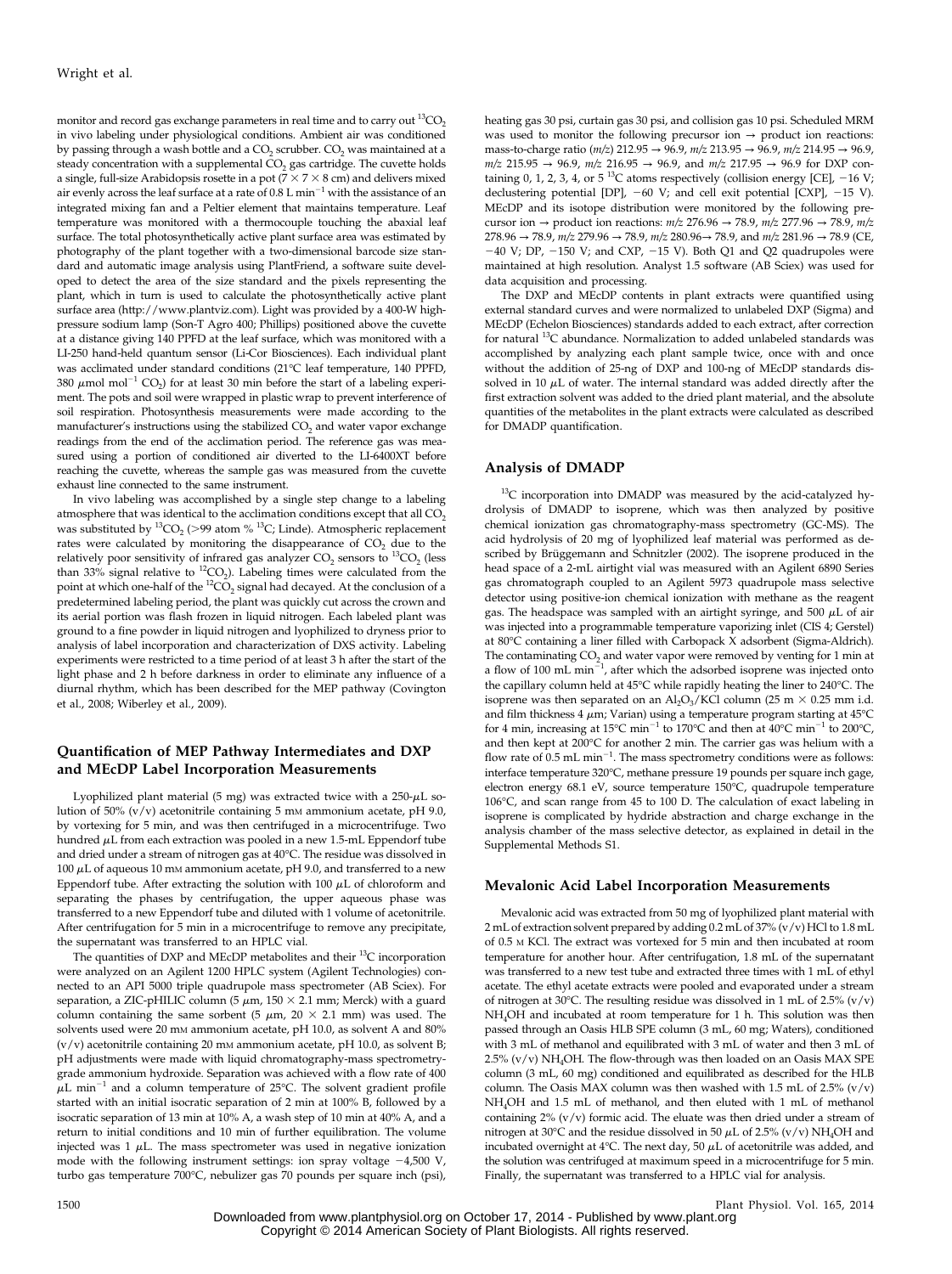The mevalonic acid content and its isotope distribution were analyzed on an Agilent 1200 HPLC system connected to an API 5000 triple quadrupole mass spectrometer. For separation, an XBridge Amide column (3.5  $\mu$ m, 150  $\times$ 2.1 mm; Waters) with a guard column containing the same sorbent (3.5  $\mu$ m, 10  $\times$ 2.1 mm) was employed. The solvents used were 10 mm ammonium acetate adjusted to pH 9.0 with liquid chromatography-mass spectrometry-grade NH<sub>4</sub>OH as solvent A and 90% (v/v) acetonitrile containing 10 mm ammonium acetate, pH 9.0, as solvent B. Separation was achieved with a flow rate of 500  $\mu$ L min<sup>-1</sup> and a column temperature of 25°C. The solvent gradient profile started with a linear gradient from 0% A to 30% A over 20 min, followed by a wash step at 45% A for 5 min, and a return to 0% A and 5 min of further equilibration. The volume injected was  $5 \mu L$ . The mass spectrometer was used in negative ionization mode with the following instrument settings: ion spray voltage 2,500 V, turbo gas temperature 700°C, nebulizer gas 70 psi, heating gas 70 psi, curtain gas 25 psi, and collision gas 10 psi. MRM was used to monitor the following precursor ion  $\rightarrow$  product ion reactions:  $m/z$  146.97  $\rightarrow$  58.8,  $m/z$  147.97  $\rightarrow$ 59.8,  $m/z$  148.97 → 58.8,  $m/z$  148.97 → 60.8,  $m/z$  149.97 → 59.8,  $m/z$  149.97 → 60.8,  $m/z$  150.97 → 60.8,  $m/z$  151.97 → 59.8,  $m/z$  151.97 → 60.8, and  $m/z$  152.97 → 60.8 (CE,  $-18$  V; DP,  $-55$  V; and CXP,  $-9$  V). Because the product ion contained two carbon atoms, multiple precursor ion  $\rightarrow$  product ion combinations were used to quantify each precursor ion mass that contained more than two <sup>13</sup>C atoms. Due to low signal intensity and high background, not all of the precursor ion → product ion scan combinations necessary to determine the complete isotope distribution of mevalonic acid could be measured. Both Q1 and Q2 quadrupoles were maintained at high resolution. Analyst 1.5 software was used for data acquisition and processing.

#### Determination of Flux by Label Incorporation

Fluxes in the MEP pathway in wild-type, mutant, and transgenic lines were calculated from the absolute <sup>13</sup>C incorporation into DXP in time course labeling assays ranging from 6 to 60 min.  ${}^{13}CO_2$  labeling was initiated only after a greater than 30-min adaptation phase once plants had reached a photosynthetic steady state according to gas exchange measurements. For each line, 10 to 20 individual plants were labeled in time course experiments. The total labeled fraction of DXP was calculated using the  $m_0$  through  $m_5$  molecular ion species obtained from LC-MS/MS analysis according to the equation (1/N)  $\sum_{i=1}^{N} M_i \times i$  (Young et al., 2011), where  $N$  is the number of carbon atoms in the molecule and  $M_i$  is the fractional abundance of the ith isotopologue. The isotopologues are represented by  $m_n$  with *n* being the number of <sup>13</sup>C atoms incorporated. Natural abundances of  ${}^{13}C$ ,  ${}^{17}O$ , and  ${}^{18}O$  were measured in unlabeled standards and subtracted from labeled sample mass spectra to determine exact  $^{13}$ C amounts introduced during labeling. After plotting corrected labeling time against total fraction labeled, data were fitted to curves as the exponential rise to maximum, according to the equation  $A \times (1 - e^{[-k \times t]})$ , where A is the labeling plateau, t is the labeling  $t$ ime, and  $k$  is the kinetic rate constant. Equations were fitted to the time course data for each plant line by iteratively adjusting A and  $k$  to minimize  $\chi^2$  values using the Levenberg-Marquardt minimization algorithm as implemented in the SciPy library of scientific computational routines ([http://www.scipy.org\)](http://www.scipy.org). Seed estimates were obtained by visual inspection of the labeling maxima of the curves (for A), and by using  $1/t_{1/2}$  (for k). The flux was then calculated for each line by multiplying the DXP pool size by the fitted rate constant k.

#### DXS Enzyme Assay

To quantify DXS activity in labeled plants, enzyme activities were measured in total protein extracts of lyophilized tissues under saturating substrate conditions. Except where otherwise indicated, all reagents were purchased from Sigma-Aldrich. Crude enzyme extracts were made from 5 mg of lyophilized plant material as described above. Care was taken to store the dried plant material at  $-20^{\circ}$ C and to keep samples on ice during the extraction procedure. Enzymes were extracted in 1 mL of extraction buffer at 4°C for 15 min by gently mixing the suspension on a vertical rotator (Stuart rotator SB3; VWR International) set at 20 rpm. The extraction buffer consisted of 50 mm Tris-HCl, pH 8.0, 10%  $(v/v)$ glycerol, 0.5% (v/v) Tween 20, 1% (w/v) polyvinylpyrrolidone (average  $M_r$ 360,000), 10 mm dithiothreitol, 1 mm ascorbic acid, 100  $\mu$ m thiamine pyrophosphate,  $1\%$  (v/v) protease inhibitor cocktail for plant cell and tissue, 2 mm imidazole, 1 mm sodium fluoride, and 1.15 mm molybdate. The enzyme extract was then centrifuged at 16,000g for 20 min at 4°C in a microcentrifuge. The DXS assay mixture consisted of 50 mm Tris-HCl, pH 8.0, 10% (v/v) glycerol, 10 mm MgCl<sub>2</sub>, 2.5 mm dithiothreitol, 1 mm thiamine pyrophosphate, 2 mm imidazole, 1 mm sodium fluoride, 1.15 mm molybdate,  $1\%$  (v/v) protease inhibitor cocktail, and

10 mM each of the substrates pyruvate and G3P. The enzyme reaction was started by the addition of 30  $\mu$ L of enzyme extract in a final volume of 100  $\mu$ L and incubated in a water bath at 25°C for 2 h. The enzyme reaction was stopped by vigorously vortexing for 5 s with 100  $\mu$ L of chloroform. After centrifugation in a microcentrifuge to achieve phase separation, a portion of the aqueous phase was<br>removed and diluted 1:10 with 10 ng  $\mu$ L<sup>-1</sup> [3,4,5-<sup>13</sup>C<sub>3</sub>] DXP dissolved in water as an internal standard. The enzymatic end product DXP was then quantified relative to the internal standard using LC-MS/MS analysis.

Analysis of DXP was carried out on an Agilent 1200 HPLC system (Agilent Technologies) connected to an API 3200 triple quadrupole mass spectrometer (AB Sciex). For separation, a Nucleodex  $\beta$ -OH column (particle size 5  $\mu$ m, column dimensions  $200 \times 4$  mm; Macherey-Nagel) with a guard column containing the same sorbent (particle size 5  $\mu$ m, column dimensions 30  $\times$  4 mm) was used. The solvents used were 10 mm ammonium acetate as solvent A and acetonitrile as solvent B. Separation was achieved with a flow rate of  $1 \text{ mL min}^{-1}$ and a column temperature of 25°C. The solvent gradient profile started with an initial isocratic separation of 5 min at 10% A, followed by a linear gradient of 10 min to 50% A, a wash step of 5 min at 50% A, and a return to initial conditions and 10 min of further equilibration. The volume injected was 20  $\mu$ L. The mass spectrometer was used in negative ionization mode with the following instrument settings: ion spray voltage  $-4,200$  V, turbo gas temperature 700°C, nebulizer gas 70 psi, heating gas 70 psi, curtain gas 20 psi, and collision gas 5 psi. MRM was used to monitor losses of the following:  $m/z$  212.9  $\rightarrow$  138.9 precursor ion  $\rightarrow$  product ion for enzymatically produced DXP and  $m/z$  215.9  $\rightarrow$ 140.9 for the isotopically labeled DXP internal standard (CE,  $-18$  V; DP,  $-20$ V; and CXP, -8 V). MRM was also used to monitor losses of:  $m/z$  212.9  $\rightarrow$  78.9 and  $m/z$  215.9  $\rightarrow$  78.9 for the enzymatic DXP and internal standard, respectively (CE,  $-42$  V; DP,  $-20$  V; and CXP,  $-7$  V). Both Q1 and Q2 quadrupoles were maintained at unit resolution. Analyst version 1.5 software (AB Sciex) was used for data acquisition and processing. The DXP produced by the DXS enzyme reaction was quantified using external standard curves and was normalized to the  $\left[^{13}C_3\right]$ -DXP internal standard.

## Calculation of Metabolic Control Coefficients

Control coefficients were estimated from the general formula  $C_v^y = \frac{dy/y}{dv/v} = \frac{dy}{dv} + \frac{v}{y}$ where  $C_v^y$  is the control coefficient, y is the variable of interest (flux or metabolite pool concentration), and  $v$  is the DXS enzyme activity (determined as described). Data from the wild type and DXS transgenic plants were combined, and the term dy/dv was obtained from linear regression of a plot of the variable of interest (flux, DXP, MEcDP, or DMADP concentration) against DXS activity. The linear nature of the data allowed this approximation to be made ( $R^2 > 0.9$ ). The slope was scaled by the v/y values for the wild-type plant. Deviation indices for these data were calculated as described (Small and Kacser, 1993). Elasticity  $(\varepsilon)$  of DXS for DMADP was calculated by measuring DXS activity in total protein extracts of wild-type Arabidopsis after the addition of different concentrations of DMADP (0-15  $\mu$ M). A linear regression of DXS activity versus exogenously added DMADP concentration was determined for this purpose and scaled as described above. For these assays, the physiologically relevant concentrations of pyruvate (30  $\mu$ M), G3P (70  $\mu$ M), and thiamin pyrophosphate (100  $\mu$ M) were used based on previous literature reports of pool size and compartmentation (Arrivault et al., 2009; Bocobza et al., 2013; Szecowka et al., 2013).

## Quantitative Real-Time PCR Analysis of MEP Pathway Genes

RNA was extracted from tissue harvested from plants at noon using a QIAGEN Plant RNeasy extraction kit (Qiagen) with a QIAGEN on-column DNase digestion step. RNA samples were quantified using a NanodropND-1000. Complementary DNA (cDNA) was synthesized using a Roche Transcriptor First Strand cDNA Synthesis Kit according to the manufacturer's instructions. Transcript abundance was measured with SYBR green assays in a Roche LightCycler480 II using wild-type samples as a calibrator. cDNA loading was normalized to the ADENINE PHOSPHORIBOSYLTRANSFERASE1 (AT1G27450) and RNA POLYMERASE II LARGE SUBUNIT (At4g35800) genes. Primers were designed using Beacon Designer version 4.0 and efficiency was calculated for each primer pair as described (Pfaffl, 2001). Transcripts for all MEP pathway genes (Phillips et al., 2008) were measured in all lines and quantified relative to wild-type plants. Primer specificity was verified by sequencing cloned amplicons for each primer pair. Primer sequences are listed in [Supplemental](http://www.plantphysiol.org/cgi/content/full/pp.114.245191/DC1) [Table S2.](http://www.plantphysiol.org/cgi/content/full/pp.114.245191/DC1)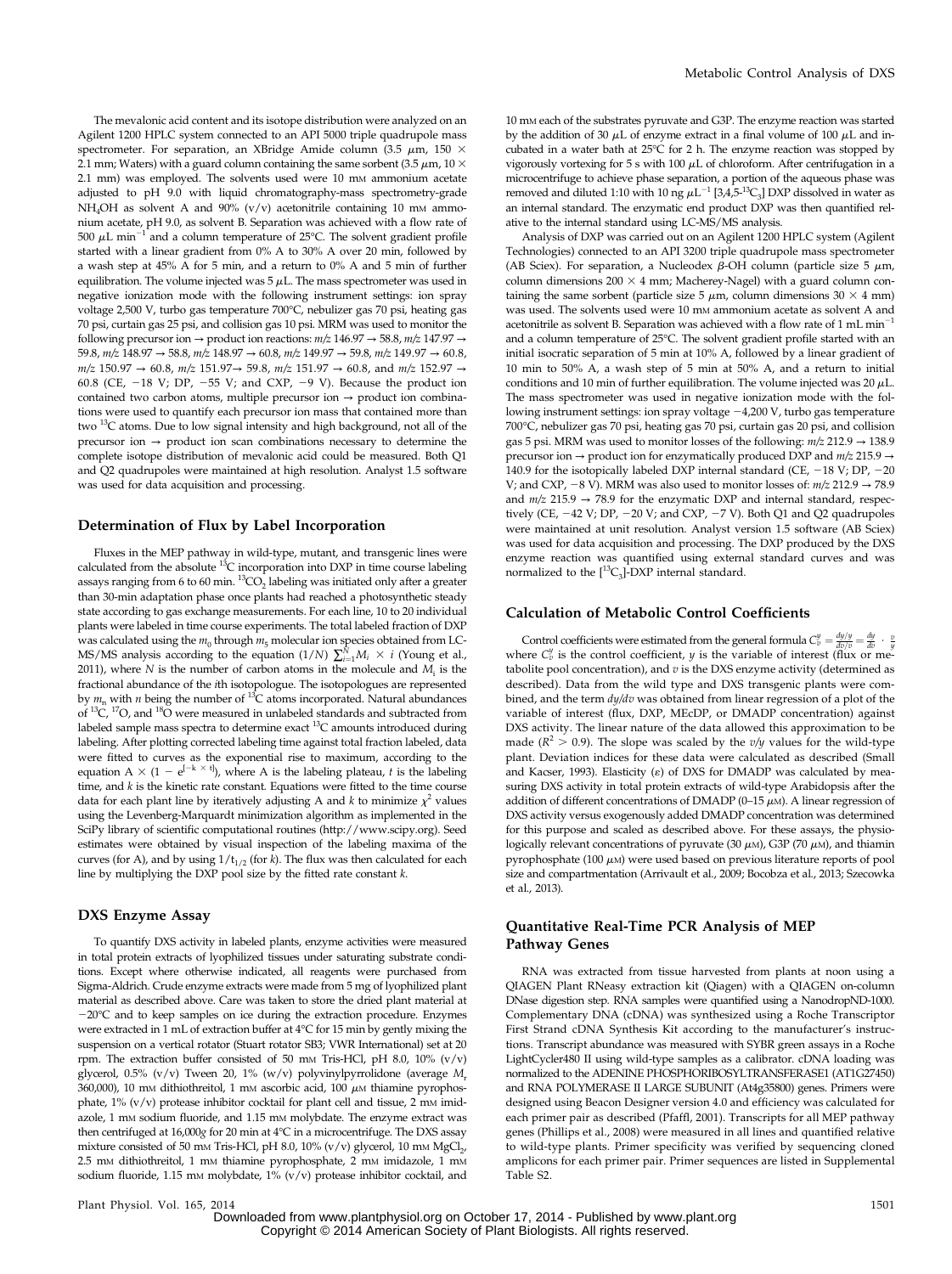## HPLC Analysis of Plant Pigments

Six plants from each transgenic, mutant, or wild-type line were grown under short-day conditions as described. Plants were harvested by flash freezing in liquid nitrogen, ground in a prechilled mortar and pestle, and lyophilized to dryness. Samples were protected from light and heat during these steps as well as during subsequent extraction. Prior to lyophilization, an aliquot of fresh frozen tissue was set aside for RNA extraction. Pigment extractions were performed in triplicate on each individual plant (18 total extractions per line) using 4 mg of lyophilized plant tissue according to Fraser et al. (2000). Five micrograms of canthaxanthin (Sigma-Aldrich) was added as the internal standard. Chromatographic separations were performed using an Agilent 1200 HPLC equipped with a diode array detector and a YMC C30 column (25 cm  $\times$ 4.6 mm i.d.; Waters) using the same solvent system described by Fraser et al. (2000). The quantification of chlorophyll  $a$  and  $b$  and  $\alpha$ -tocopherol was done according to external standard curves using authentic standards. The concentrations of major carotenoids (violaxanthin, neoxanthin, lutein,  $\beta$ -carotene, and  $cis$ - $\beta$ -carotene) were approximated using a calibration curve generated from a  $\beta$ -carotene standard. Results were expressed relative to the quantities in wild-type plants harvested on the same day.

#### Statistical Analysis

For statistical analysis, the software suites SigmaStat (Systat Software) and R [\(http://www.r-project.org](http://www.r-project.org)) were used. Putative changes in the metabolic<br>steady-state concentrations of metabolites during <sup>13</sup>CO<sub>2</sub> labeling were evaluated by linear regression of metabolite levels plotted against labeling time. Differences in expression levels of MEP pathway genes in 35S:DXS lines, the  $dxs3$  mutant line, and wild-type plants were analyzed by paired  $t$  tests with cutoffs of  $P = 0.05$  or  $P = 0.01$ . Incorporation of the <sup>13</sup>CO<sub>2</sub> label into the MEP pathway intermediates DXP, MEcDP, and DMADP, as well as pigment levels in wild-type, DXS-overexpressing, and DXS mutant (dxs3) lines were compared by using the Student's  $t$  test. The significance of the correlations between DXS activity and photosynthesis, flux, and DXP, MEcDP, and DMADP pool size was tested by linear regression analysis.

Sequence data from this article can be found in the GenBank/EMBL data libraries under accession numbers DXS (AT4G15560), DXR (AT5G62790), MCT (AT2G02500), CMK (AT2G26930), MDS (AT1G63970), HDS (AT5G60600), HDR (AT4G34350), AOS (AT5G42650) ICS1 (AT1G74710), HPL (AT4G15440), RP2ls (At4g35800), and APT1 (AT1G27450).

#### Supplemental Data

- The following materials are available in the online version of this article.
- **[Supplemental](http://www.plantphysiol.org/cgi/content/full/pp.114.245191/DC1) [Figure](http://www.plantphysiol.org/cgi/content/full/pp.114.245191/DC1) [S1.](http://www.plantphysiol.org/cgi/content/full/pp.114.245191/DC1)** Analysis of  $^{13}CO<sub>2</sub>$  [label incorporation into](http://www.plantphysiol.org/cgi/content/full/pp.114.245191/DC1) [mevalonate in extracts of illuminated Arabidopsis rosettes.](http://www.plantphysiol.org/cgi/content/full/pp.114.245191/DC1)
- Supplemental Figure S2. [DXS enzyme assay optimization.](http://www.plantphysiol.org/cgi/content/full/pp.114.245191/DC1)
- Supplemental Figure S3. [DXS activity in total protein extracts of wild](http://www.plantphysiol.org/cgi/content/full/pp.114.245191/DC1)[type, transgenic 35S:DXS, and](http://www.plantphysiol.org/cgi/content/full/pp.114.245191/DC1)  $dxs3$  mutant lines.
- Supplemental Figure S4. [Elasticity of DXS for DMADP.](http://www.plantphysiol.org/cgi/content/full/pp.114.245191/DC1)
- Supplemental Table S1. [Calculation of deviation indices in DXS-altered](http://www.plantphysiol.org/cgi/content/full/pp.114.245191/DC1) [lines relative to a wild-type reference state.](http://www.plantphysiol.org/cgi/content/full/pp.114.245191/DC1)
- Supplemental Table S2. [Quantitative PCR primer sequences used in this](http://www.plantphysiol.org/cgi/content/full/pp.114.245191/DC1) [study.](http://www.plantphysiol.org/cgi/content/full/pp.114.245191/DC1)
- Supplemental Methods S1. [Calculation of exact label incorporation into](http://www.plantphysiol.org/cgi/content/full/pp.114.245191/DC1) [DMADP detected as isoprene gas.](http://www.plantphysiol.org/cgi/content/full/pp.114.245191/DC1)

Received June 16, 2014; accepted June 26, 2014; published July 1, 2014.

#### LITERATURE CITED

Affek HP, Yakir D (2003) Natural abundance carbon isotope composition of isoprene reflects incomplete coupling between isoprene synthesis and photosynthetic carbon flow. Plant Physiol 131: 1727–1736

- Allen DK, Laclair RW, Ohlrogge JB, Shachar-Hill Y (2012) Isotope labelling of Rubisco subunits provides in vivo information on subcellular biosynthesis and exchange of amino acids between compartments. Plant Cell Environ 35: 1232–1244
- Alonso AP, Dale VL, Shachar-Hill Y (2010) Understanding fatty acid synthesis in developing maize embryos using metabolic flux analysis. Metab Eng 12: 488–497
- Andrews TJ, Kane HJ (1991) Pyruvate is a by-product of catalysis by ribulosebisphosphate carboxylase/oxygenase. J Biol Chem 266: 9447–9452
- Araki N, Kusumi K, Masamoto K, Niwa Y, Iba K (2000) Temperaturesensitive Arabidopsis mutant defective in 1-deoxy-D-xylulose 5-phosphate synthase within the plastid non-mevalonate pathway of isoprenoid biosynthesis. Physiol Plant 108: 19–24
- Arrivault S, Guenther M, Ivakov A, Feil R, Vosloh D, van Dongen JT, Sulpice R, Stitt M (2009) Use of reverse-phase liquid chromatography, linked to tandem mass spectrometry, to profile the Calvin cycle and other metabolic intermediates in Arabidopsis rosettes at different carbon dioxide concentrations. Plant J 59: 826-839
- Banerjee A, Wu Y, Banerjee R, Li Y, Yan H, Sharkey TD (2013) Feedback inhibition of deoxy-D-xylulose-5-phosphate synthase regulates the methylerythritol 4-phosphate pathway. J Biol Chem 288: 16926–16936
- Bechtold N, Pelletier G (1998) In planta Agrobacterium-mediated transformation of adult Arabidopsis thaliana plants by vacuum infiltration. Methods Mol Biol 82: 259–266
- Bick JA, Lange BM (2003) Metabolic cross talk between cytosolic and plastidial pathways of isoprenoid biosynthesis: unidirectional transport of intermediates across the chloroplast envelope membrane. Arch Biochem Biophys 415: 146–154
- Bocobza SE, Malitsky S, Araújo WL, Nunes-Nesi A, Meir S, Shapira M, Fernie AR, Aharoni A (2013) Orchestration of thiamin biosynthesis and central metabolism by combined action of the thiamin pyrophosphate riboswitch and the circadian clock in Arabidopsis. Plant Cell 25: 288–307
- Bouvier F, Rahier A, Camara B (2005) Biogenesis, molecular regulation and function of plant isoprenoids. Prog Lipid Res 44: 357–429
- Brüggemann N, Schnitzler JP (2002) Diurnal variation of dimethylallyl diphosphate concentrations in oak (Quercus robur) leaves. Physiol Plant 115: 190–196
- Carretero-Paulet L, Cairó A, Botella-Pavía P, Besumbes O, Campos N, Boronat A, Rodríguez-Concepción M (2006) Enhanced flux through the methylerythritol 4-phosphate pathway in Arabidopsis plants overexpressing deoxyxylulose 5-phosphate reductoisomerase. Plant Mol Biol 62: 683–695
- Colón AM, Sengupta N, Rhodes D, Dudareva N, Morgan J (2010) A kinetic model describes metabolic response to perturbations and distribution of flux control in the benzenoid network of Petunia hybrida. Plant J 62: 64–76
- Covington MF, Maloof JN, Straume M, Kay SA, Harmer SL (2008) Global transcriptome analysis reveals circadian regulation of key pathways in plant growth and development. Genome Biol 9: R130
- Croteau R (1987) Biosynthesis and catabolism of monoterpenoids. Chem Rev 87: 929–954
- Dudareva N, Andersson S, Orlova I, Gatto N, Reichelt M, Rhodes D, Boland W, Gershenzon J (2005) The nonmevalonate pathway supports both monoterpene and sesquiterpene formation in snapdragon flowers. Proc Natl Acad Sci USA 102: 933–938
- Estévez JM, Cantero A, Reindl A, Reichler S, León P (2001) 1-Deoxy-D-xylulose-5-phosphate synthase, a limiting enzyme for plastidic isoprenoid biosynthesis in plants. J Biol Chem 276: 22901–22909
- Fell D (1997) Understanding the Control of Metabolism: Frontiers in Metabolism, Vol 2. Portland Press, London
- Fell DA (1992) Metabolic control analysis: a survey of its theoretical and experimental development. Biochem J 286: 313–330
- Fell DA (2005) Enzymes, metabolites and fluxes. J Exp Bot 56: 267–272
- Flores-Pérez U, Sauret-Güeto S, Gas E, Jarvis P, Rodríguez-Concepción M (2008) A mutant impaired in the production of plastome-encoded proteins uncovers a mechanism for the homeostasis of isoprenoid biosynthetic enzymes in Arabidopsis plastids. Plant Cell 20: 1303–1315
- Flügge UI, Gao W (2005) Transport of isoprenoid intermediates across chloroplast envelope membranes. Plant Biol (Stuttg) 7: 91–97
- Fraser PD, Pinto MES, Holloway DE, Bramley PM (2000) Technical advance: application of high-performance liquid chromatography with photodiode array detection to the metabolic profiling of plant isoprenoids. Plant J 24: 551–558

1502 Plant Physiol. Vol. 165, 2014

Downloaded from [www.plantphysiol.org](http://www.plantphysiol.org/) on October 17, 2014 - Published by [www.plant.org](http://www.plant.org) Copyright © 2014 American Society of Plant Biologists. All rights reserved.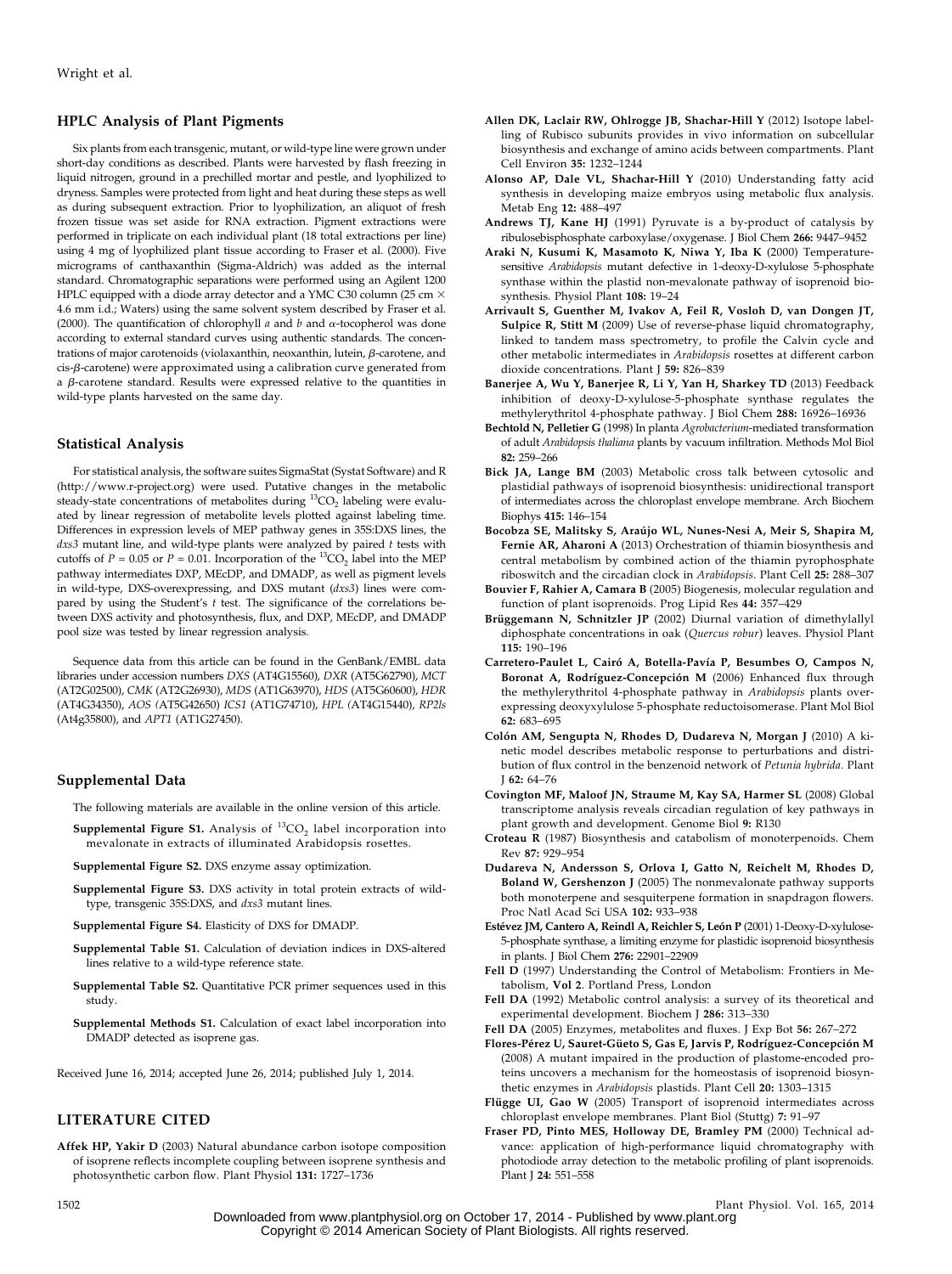- Furumoto T, Yamaguchi T, Ohshima-Ichie Y, Nakamura M, Tsuchida-Iwata Y, Shimamura M, Ohnishi J, Hata S, Gowik U, Westhoff P, et al (2011) A plastidial sodium-dependent pyruvate transporter. Nature 476: 472–475
- Gershenzon J, Dudareva N (2007) The function of terpene natural products in the natural world. Nat Chem Biol 3: 408–414
- Ghirardo A, Gutknecht J, Zimmer I, Brüggemann N, Schnitzler JP (2011) Biogenic volatile organic compound and respiratory  $CO_2$  emissions after  $^{13}$ C-labeling: online tracing of C translocation dynamics in poplar plants. PLoS ONE 6: e17393
- Ghirardo A, Wright LP, Bi Z, Rosenkranz M, Pulido P, Rodríguez-Concepción M, Niinemets Ü, Brüggemann N, Gershenzon J, Schnitzler JP (2014) Metabolic flux analysis of plastidic isoprenoid biosynthesis in poplar leaves emitting and nonemitting isoprene. Plant Physiol 165: 37–51
- Gil MJ, Coego A, Mauch-Mani B, Jordá L, Vera P (2005) The Arabidopsis csb3 mutant reveals a regulatory link between salicylic acid-mediated disease resistance and the methyl-erythritol 4-phosphate pathway. Plant J 44: 155–166
- Guevara-García A, San Román C, Arroyo A, Cortés ME, de la Luz Gutiérrez-Nava M, León P (2005) Characterization of the Arabidopsis clb6 mutant illustrates the importance of posttranscriptional regulation of the methyl-D-erythritol 4-phosphate pathway. Plant Cell 17: 628–643
- Gutiérrez-Nava MdeL, Gillmor CS, Jiménez LF, Guevara-García A, León P (2004) CHLOROPLAST BIOGENESIS genes act cell and noncell autonomously in early chloroplast development. Plant Physiol 135: 471– 482
- Hasunuma T, Harada K, Miyazawa S, Kondo A, Fukusaki E, Miyake C (2010) Metabolic turnover analysis by a combination of in vivo  $^{13}$ Clabelling from  ${}^{13}CO_2$  and metabolic profiling with CE-MS/MS reveals rate-limiting steps of the C3 photosynthetic pathway in Nicotiana tabacum leaves. J Exp Bot 61: 1041–1051
- Hemmerlin A, Hoeffler JF, Meyer O, Tritsch D, Kagan IA, Grosdemange-Billiard C, Rohmer M, Bach TJ (2003) Cross-talk between the cytosolic mevalonate and the plastidial methylerythritol phosphate pathways in tobacco bright yellow-2 cells. J Biol Chem 278: 26666–26676
- Joyard J, Ferro M, Masselon C, Seigneurin-Berny D, Salvi D, Garin J, Rolland N (2010) Chloroplast proteomics highlights the subcellular compartmentation of lipid metabolism. Prog Lipid Res 49: 128–158
- Kacser H, Burns JA (1995) The control of flux. Biochem Soc Trans 23: 341–366
- Karimi M, Inzé D, Depicker A (2002) GATEWAY vectors for Agrobacteriummediated plant transformation. Trends Plant Sci 7: 193–195
- Kempa S, Hummel J, Schwemmer T, Pietzke M, Strehmel N, Wienkoop S, Kopka J, Weckwerth W (2009) An automated GCxGC-TOF-MS protocol for batch-wise extraction and alignment of mass isotopomer matrixes from differential <sup>13</sup>C-labelling experiments: a case study for photoautotrophicmixotrophic grown Chlamydomonas reinhardtii cells. J Basic Microbiol 49: 82–91
- Knappe S, Flügge UI, Fischer K (2003) Analysis of the plastidic phosphate translocator gene family in Arabidopsis and identification of new phosphate translocator-homologous transporters, classified by their putative substratebinding site. Plant Physiol 131: 1178–1190
- Kreuzwieser J, Graus M, Wisthaler A, Hansel A, Rennenberg H, Schnitzler JP (2002) Xylem-transported glucose as an additional carbon source for leaf isoprene formation in *Quercus robur*. New Phytol 156: 171–178
- Lange BM, Ahkami A (2013) Metabolic engineering of plant monoterpenes, sesquiterpenes and diterpenes—current status and future opportunities. Plant Biotechnol J 11: 169-196
- Laule O, Fürholz A, Chang HS, Zhu T, Wang X, Heifetz PB, Gruissem W, Lange M (2003) Crosstalk between cytosolic and plastidial pathways of isoprenoid biosynthesis in Arabidopsis thaliana. Proc Natl Acad Sci USA 100: 6866–6871
- Li Z, Sharkey TD (2013) Metabolic profiling of the methylerythritol phosphate pathway reveals the source of post-illumination isoprene burst from leaves. Plant Cell Environ 36: 429–437
- Loivamäki M, Louis S, Cinege G, Zimmer I, Fischbach RJ, Schnitzler JP (2007) Circadian rhythms of isoprene biosynthesis in grey poplar leaves. Plant Physiol 143: 540–551
- Magel E, Mayrhofer S, Muller A, Zimmer I, Hampp R, Schnitzler JP (2006) Photosynthesis and substrate supply for isoprene biosynthesis in poplar leaves. Atmos Environ (Suppl 1) 40: 138–151
- Mongélard G, Seemann M, Boisson AM, Rohmer M, Bligny R, Rivasseau C (2011) Measurement of carbon flux through the MEP pathway for isoprenoid synthesis by <sup>31</sup>P-NMR spectroscopy after specific inhibition of 2-C-methyl-d-erythritol 2,4-cyclodiphosphate reductase. Effect of light and temperature. Plant Cell Environ 34: 1241–1247
- Nogués I, Brilli F, Loreto F (2006) Dimethylallyl diphosphate and geranyl diphosphate pools of plant species characterized by different isoprenoid emissions. Plant Physiol 141: 721–730
- Pfaffl MW (2001) A new mathematical model for relative quantification in real-time RT-PCR. Nucleic Acids Res 29: e45
- Phillips MA, León P, Boronat A, Rodríguez-Concepción M (2008) The plastidial MEP pathway: unified nomenclature and resources. Trends Plant Sci 13: 619–623
- Prabhakar V, Löttgert T, Gigolashvili T, Bell K, Flügge UI, Häusler RE (2009) Molecular and functional characterization of the plastid-localized Phosphoenolpyruvate enolase (ENO1) from Arabidopsis thaliana. FEBS Lett 583: 983–991
- Pulido P, Toledo-Ortiz G, Phillips MA, Wright LP, Rodríguez-Concepción M (2013) Arabidopsis J-protein J20 delivers the first enzyme of the plastidial isoprenoid pathway to protein quality control. Plant Cell 25: 4183–4194
- Ramos-Valdivia AC, van der Heijden R, Verpoorte R (1997) Isopentenyl diphosphate isomerase: a core enzyme in isoprenoid biosynthesis. A review of its biochemistry and function. Nat Prod Rep 14: 591–603
- Rivasseau C, Seemann M, Boisson AM, Streb P, Gout E, Douce R, Rohmer M, Bligny R (2009) Accumulation of 2-C-methyl-D-erythritol 2,4-cyclodiphosphate in illuminated plant leaves at supraoptimal temperatures reveals a bottleneck of the prokaryotic methylerythritol 4-phosphate pathway of isoprenoid biosynthesis. Plant Cell Environ 32: 82–92
- Rodríguez-Concepción M, Forés O, Martinez-García JF, González V, Phillips MA, Ferrer A, Boronat A (2004) Distinct light-mediated pathways regulate the biosynthesis and exchange of isoprenoid precursors during Arabidopsis seedling development. Plant Cell 16: 144–156
- Rohwer JM (2012) Kinetic modelling of plant metabolic pathways. J Exp Bot 63: 2275–2292
- Ruiz-Sola MA, Rodríguez-Concepción M (2012) Carotenoid biosynthesis in Arabidopsis: a colorful pathway. Arabidopsis Book 10: e0158, doi/ 10.1199/tab.0158
- Schnitzler JP, Graus M, Kreuzwieser J, Heizmann U, Rennenberg H, Wisthaler A, Hansel A (2004) Contribution of different carbon sources to isoprene biosynthesis in poplar leaves. Plant Physiol 135: 152–160
- Sharkey TD, Loreto F, Delwiche CF (1991) High-carbon dioxide and sun/ shade effects on isoprene emission from oak and aspen tree leaves. Plant Cell Environ 14: 333–338
- Sharkey TD, Monson RK (2014) The future of isoprene emission from leaves, canopies and landscapes. Plant Cell Environ
- Shastri AA, Morgan JA (2007) A transient isotopic labeling methodology for 13C metabolic flux analysis of photoautotrophic microorganisms. Phytochemistry 68: 2302–2312
- Small JR, Kacser H (1993) Responses of metabolic systems to large changes in enzyme activities and effectors. 1. The linear treatment of unbranched chains. Eur J Biochem 213: 613–624
- Stitt M, Ap Rees T (1979) Capacities of pea chloroplasts to catalyse the oxidative pentose phosphate pathway and glycolysis. Phytochemistry 18: 1905–1911
- Szecowka M, Heise R, Tohge T, Nunes-Nesi A, Vosloh D, Huege J, Feil R, Lunn J, Nikoloski Z, Stitt M, et al (2013) Metabolic fluxes in an illuminated Arabidopsis rosette. Plant Cell 25: 694–714
- Tambasco-Studart M, Titiz O, Raschle T, Forster G, Amrhein N, Fitzpatrick TB (2005) Vitamin B6 biosynthesis in higher plants. Proc Natl Acad Sci USA 102: 13687–13692
- Trowbridge AM, Asensio D, Eller ASD, Way DA, Wilkinson MJ, Schnitzler JP, Jackson RB, Monson RK (2012) Contribution of various carbon sources toward isoprene biosynthesis in poplar leaves mediated by altered atmospheric CO<sub>2</sub> concentrations. PLoS ONE 7: e32387
- Voll L, Häusler RE, Hecker R, Weber A, Weissenböck G, Fiene G, Waffenschmidt S, Flügge UI (2003) The phenotype of the Arabidopsis cue1 mutant is not simply caused by a general restriction of the shikimate pathway. Plant J 36: 301–317
- Ward JL, Baker JM, Llewellyn AM, Hawkins ND, Beale MH (2011) Metabolomic analysis of Arabidopsis reveals hemiterpenoid glycosides as products of a nitrate ion-regulated, carbon flux overflow. Proc Natl Acad Sci USA 108: 10762–10767

Plant Physiol. Vol. 165, 2014 1503